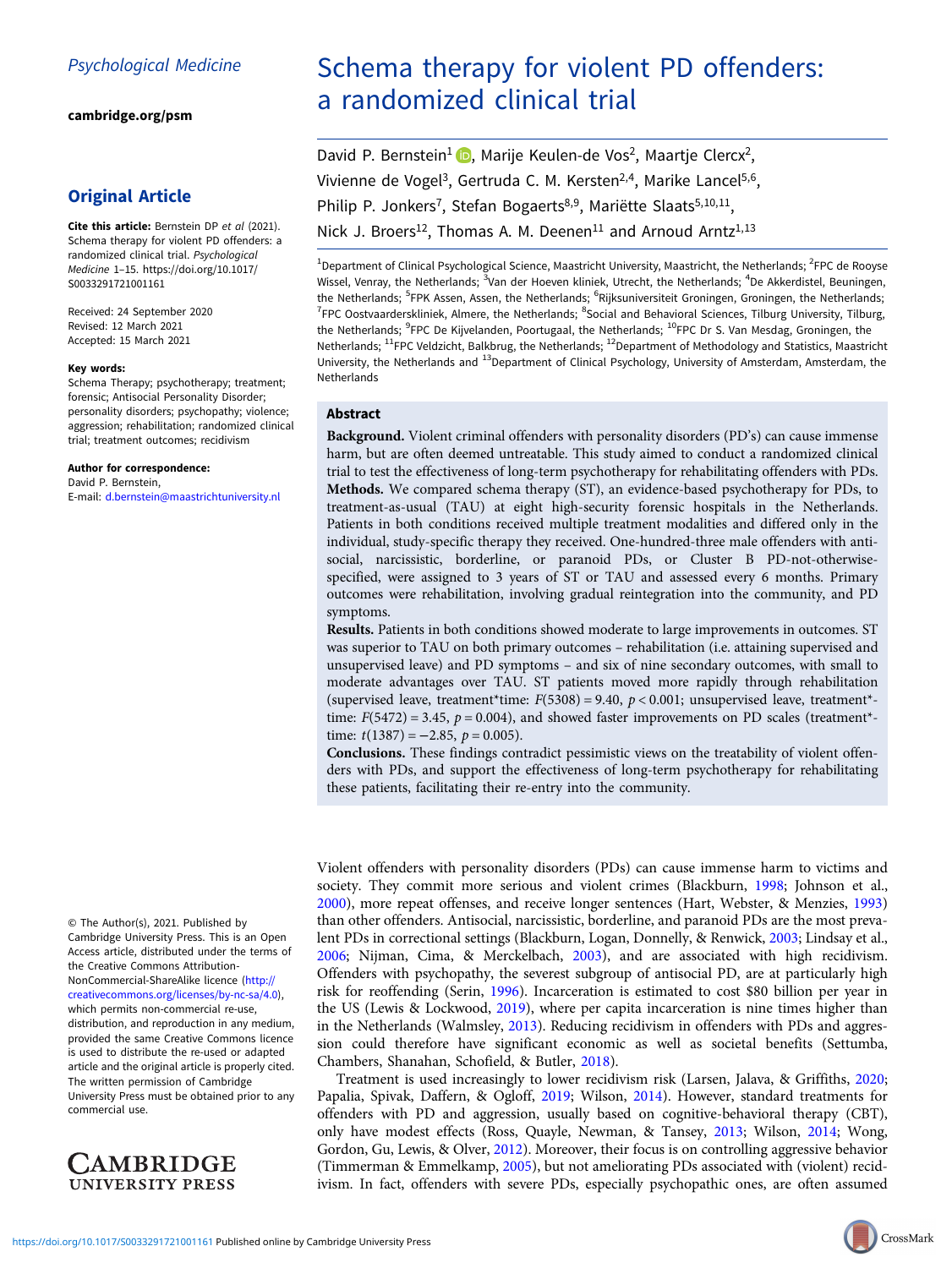impossible to treat (Rice, Harris, & Cormier, [1992\)](#page-13-0), despite the lack of methodologically sound randomized clinical trials (RCTs) to test this hypothesis (D'Silva, Duggan, & McCarthy, [2004\)](#page-13-0). Recent meta-analyses and reviews suggest that violent offenders (Papalia et al., [2019](#page-13-0)), patients with antisocial PD (Wilson, [2014](#page-14-0)), and patients with psychopathy (Larsen et al., [2020\)](#page-13-0), may be treatable. A few pilot studies of evidence-based PD treatments, such as mentalization-based therapy (Bateman, Fonagy, & Campbell, [2018\)](#page-12-0), dialectical behavior therapy (Linehan et al., [2006](#page-13-0)), and schema therapy (ST) (Young, Arntz, & Giesen-Bloo, [2006](#page-14-0)), have shown promising results in forensic patients (Berzins & Trestman, [2004](#page-12-0); Chakhssi, Kersten, de Ruiter, & Bernstein, [2014;](#page-13-0) Moulden, Mamak, & Chaimowitz, [2020;](#page-13-0) Ware, Wilson, Tapp, & Moore, [2016\)](#page-14-0). However, rigorous RCTs of these treatments in forensic populations are lacking.

Furthermore, questions have been raised about the effectiveness of mandated (i.e. coerced) forensic treatment. In a meta-analysis of 129 diverse offender treatment studies (Parhar, Wormith, Derkzen, & Beauregard, [2008](#page-13-0)), the mean treatment effect was small,  $d = 0.15$ , with more coercive treatments being less effective. For the highest levels of coercion, where, as in our RCT, institutional treatment was mandated as a condition of offenders' sentences, there was no mean effect of treatment,  $d =$ 0 (Parhar et al., [2008](#page-13-0)).

In the Netherlands, individuals convicted of serious offenses which are (partly) attributable to mental disorders, including PDs, can be sentenced to mandated treatment in high-security hospitals, known as 'TBS clinics' ('Terbeschikkingstelling,' abbreviated as TBS, means 'at the discretion of the state'). The TBS sentence protects the public while providing treatment and lowering recidivism risk. This sentence is re-evaluated every 1–2 years and can be indefinite. Patients must show evidence of lowered risk before beginning 'rehabilitation', involving gradual re-entry into the community, first supervised leave, and then unsupervised leave. Leave can be withdrawn if patients exhibit high-risk behaviors (e.g. addiction, aggression). TBS patients may refuse or withdraw from therapy; however, this may have consequences (e.g. losing privileges or transfer to another clinic). In non-randomized studies, TBS treatment was superior to incarceration for reducing recidivism (Bregman & Wartna, [2010](#page-12-0); Hildebrand, Hesper, Spreen, & Nijman, [2005](#page-13-0)).

Schema Therapy (ST; Young, Klosko, and Weishaar, [2003\)](#page-14-0) is an integrative therapy for PDs that has demonstrated effectiveness in non-forensic patients with borderline PD (Giesen-Bloo et al., [2006;](#page-13-0) Nadort et al., [2009](#page-13-0)) and cluster C PDs, narcissistic, histrionic, and paranoid PDs (Bamelis, Evers, Spinhoven, & Arntz, [2014\)](#page-12-0). We adapted ST for forensic PD patients (Bernstein, Arntz, & de Vos, [2007\)](#page-12-0), with the aims of motivating and engaging patients, ameliorating PD symptoms, lowering risks and building strengths (i.e. protective factors), and facilitating re-entry into the community (Bernstein, Clercx, & Keulen-De Vos, [2019](#page-12-0); Chakhssi, Bernstein, & De Ruiter, [2014\)](#page-12-0). ST focuses on changing ingrained patterns of cognition and emotion (early maladaptive schemas; EMS) and maladaptive emotional states (schema modes) (Young et al., [2003\)](#page-14-0), constructs associated with personality disorders in forensic (Keulen-de Vos et al., [2017\)](#page-13-0) and non-forensic (Bamelis et al., [2014](#page-12-0)) populations. Consistent with the general aggression model (Gilbert & Daffern, [2011](#page-13-0)), EMS and schema modes involving attachment insecurity, insufficient self-control, and overcompensatory coping are associated with increased risk for aggression and criminal behavior (Keulen-de Vos et al., [2016\)](#page-13-0), Cluster B personality disorders and recidivism (Keulen-de Vos et al., [2017\)](#page-13-0), sex offending (Chakhssi, De Ruiter, & Bernstein, [2013\)](#page-12-0), and psychopathy (Chakhssi et al., [2014](#page-12-0); Keulen-de Vos et al., [2016](#page-13-0)).

We conducted a 3-year RCT to test the effectiveness of ST  $\nu$ . treatment-as-usual (TAU) for offenders with PD and aggression in 8 TBS clinics. To our knowledge, this is the first RCT of longterm, intensive therapy for violent offenders with PDs. Patients at each clinic were randomly assigned to ST or another form of individual therapy (TAU), typically CBT, eclectic/integrative therapy, or systemic therapy, which constituted usual therapy at the institution. Patients in both treatment conditions received the full range of other therapeutic modalities (e.g. group therapy, creative arts therapies) that they would normally receive. The primary aims of treatment were to reduce PD symptoms and facilitate rehabilitation into the community. We also assessed several secondary outcomes, including recidivism risks, strengths, institutional violence, EMS, and schema modes.

#### **Methods**

#### **Patients**

One-hundred-three male TBS patients with DSM-IV (American Psychiatric Association, [2000](#page-12-0)) antisocial, borderline, narcissistic, or paranoid PD or Cluster B PD-not-otherwise-specified (PD-NOS, meeting 5 or more Cluster B PD criteria) were randomized to receive ST ( $N = 54$ ) or TAU ( $N = 49$ ). Eight of the 12 TBS facilities in the Netherlands participated: de Rooyse Wissel, Venray ( $N = 19$ ), de Rooyse Wissel, Maastricht ( $N = 6$ ), van der Hoeven  $(N = 17)$ , Oostvaarders  $(N = 7)$ , Mesdag  $(N = 16)$ , Veldzicht ( $N = 11$ ), Kijvelanden ( $N = 18$ ), and FPK Assen  $(N = 9)$ . We only recruited male patients, because they constitute the vast majority in TBS (Van Gemmert, Van Schijndel, Gordeau, & Casanova, [2015](#page-14-0)). Exclusion criteria were (a) current psychotic symptoms, (b) schizophrenia or bipolar disorder, (c) current drug or alcohol dependence (but not abuse), (d) full-scale IQ <80, (e) serious neurological impairment, (f) autistic spectrum disorder, and (g) exclusive pedophilia (excluded because these problems suggested the need for other treatment methods).

The characteristics of the patients are given in [Table 1.](#page-2-0) Nearly all were sentenced for physically violent offenses (54%), sexually violent offenses (26.2%), threats/coercion (16.5%), or arson (2.9%). Eighty-three percent  $(N = 88)$  were at high risk for (violent) recidivism (Historic-Clinical-Risk Management Scheme-20-Version 2 (HCR-20<sup>V2</sup>); Webster, Douglas, Eaves, & Hart, [1997](#page-14-0)). Their most prevalent PDs were antisocial, 60%, narcissistic, 21%, and borderline, 17.1% (Structured Interview for DSM-IV Personality Disorders (SIDP-IV, Pfohl, Blum, & Zimmerman, [1997](#page-13-0)). Fifty-four percent had significant traits of psychopathy (PCL-R ≥ 25; Psychopathy Checklist-Revised, Hare & Hart, [1993\)](#page-13-0), and 22% were highly psychopathic (PCL-R  $\geq$  30).

#### Procedure

This study was approved by Maastricht University's Medical Ethical Committee (MEC 06-3-066). Patients were screened and recruited by research assistants at each hospital between January 2007 and March 2012. Patients were free to refuse the study or to withdraw at any time, without consequences. Dropout was defined as withdrawing from the study at the patient's request, and pushout (De Boer, Boon, De Haan, & Vermeiren, [2016](#page-13-0)) as withdrawing at treatment or research staff's request [\(Fig. 1](#page-4-0)). No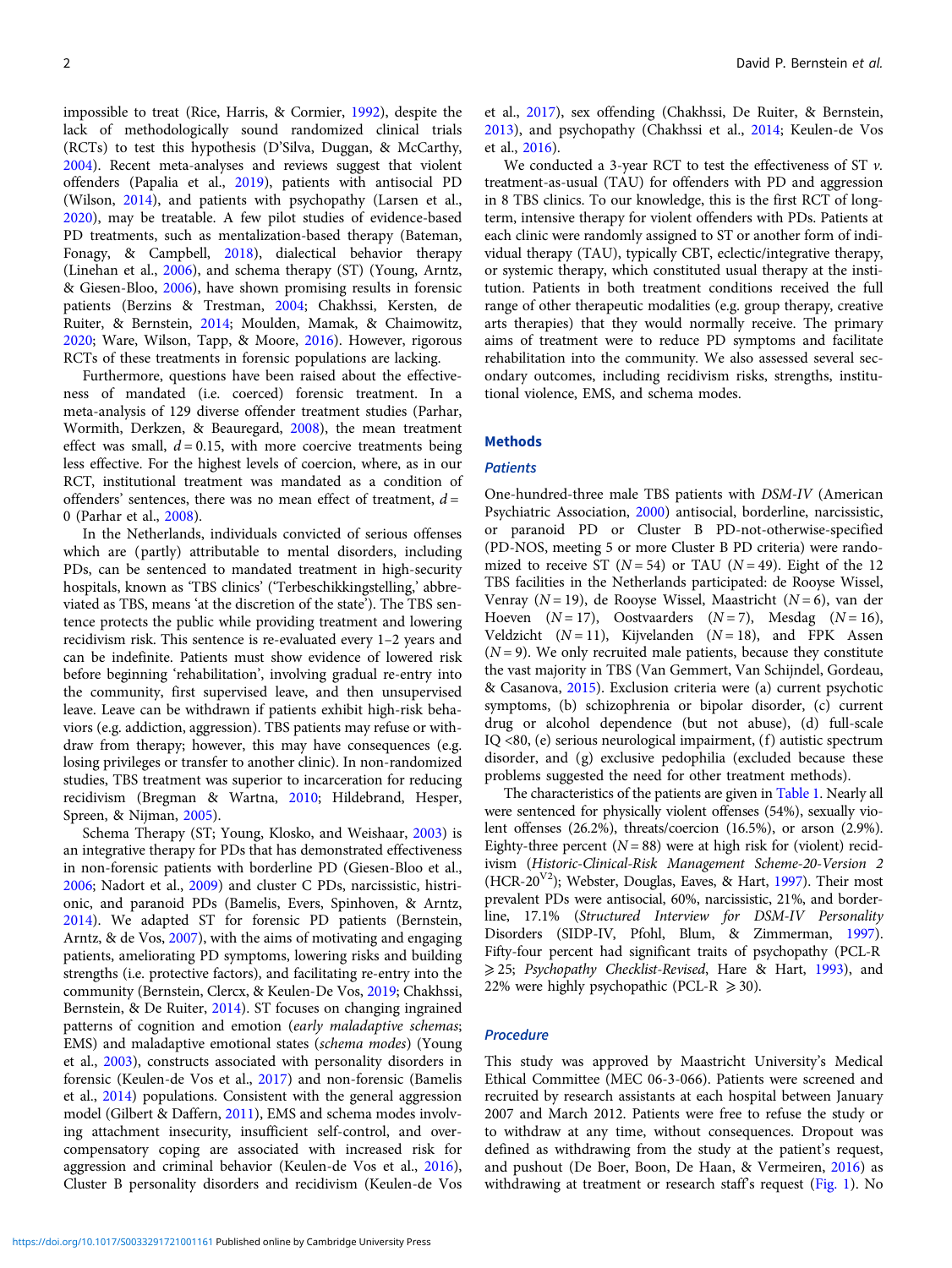<span id="page-2-0"></span>Table 1. Demographic, clinical, and forensic background of the sample

| Baseline demographics               |                                                        |                     |             |         |                |             |
|-------------------------------------|--------------------------------------------------------|---------------------|-------------|---------|----------------|-------------|
|                                     |                                                        |                     | ST $N = 54$ |         | TAU $N = 49$   |             |
|                                     |                                                        | Mean                |             | S.D.    | Mean           | S.D.        |
| Age                                 | Age in years at baseline                               |                     | 38.81       | 8.92    | 36.45          | 10.77       |
| IQ                                  | Total IQ                                               |                     | 93.80       | 9.98    | 94.00          | 10.83       |
| Time in hospital at baseline        | Number of days in hospital prior to starting ST or TAU | 583.93              |             | 398.84  | 542.37         | 437.34      |
|                                     |                                                        | Frequency           |             | $\%$    | Frequency      | $\%$        |
| Nationality                         | Netherlands                                            | 48                  |             | 88.9    | 39             | 79.6        |
|                                     | Other EU country, Dutch Antilles, Morocco or Surinam   | 6                   |             | 11.1    | 6              | 12.2        |
|                                     | Africa/Asia/South America                              | $\pmb{0}$           |             | 0.0     | $\overline{4}$ | 8.1         |
| Highest level of education          | None                                                   | $\overline{4}$      |             | 7.4     | 3              | 6.1         |
|                                     | Primary school or primary school for special needs     | 12                  |             | 22.2    | 12             | 24.4        |
|                                     | Secondary school                                       | 34                  |             | 62.9    | 32             | 65.3        |
|                                     | Post-secondary education (college)                     | $\mathbf{1}$        |             | 1.9     | $\pmb{0}$      | 0.0         |
|                                     | Unknown                                                | 3                   |             | 5.6     | $\overline{2}$ | 4.1         |
| Psychiatric disorders               |                                                        |                     |             |         |                |             |
|                                     |                                                        | <b>Frequency ST</b> | % ST        |         | Frequency TAU  | % TAU       |
| Axis I disorders, lifetime (SCID-I) | Mood disorder                                          | 13                  | 24.1        |         | 8              | 16.0        |
|                                     | ADHD                                                   | $\overline{4}$      | 7.4         |         | 6              | 12.0        |
|                                     | Psychotic disorder                                     | 3                   | 5.6         |         | 4              | 8.0         |
|                                     | Anxiety disorder                                       | 14                  | 25.9        |         | 10             | 20.0        |
|                                     | Substance related disorder                             | 36                  | 66.7        |         | 33             | 66.0        |
|                                     | Paraphilia                                             | $\overline{7}$      | 13.0        |         | $\overline{7}$ | 14.3        |
|                                     | Other Axis I diagnosis                                 | 3                   | 5.6         |         | 3              | 6.1         |
|                                     | >1 Axis I diagnosis                                    | 22                  | 40.7        |         | 19             | 38.0        |
| Axis II (SIDP-IV)                   | Antisocial PD                                          | 33                  | 61.1        |         | 30             | 60.0        |
|                                     | Borderline PD                                          | 12                  | 22.2        |         | 6              | 12.0        |
|                                     | Narcissistic PD                                        | 11                  | 20.4        |         | 11             | 22.0        |
|                                     | Paranoid PD                                            | $\overline{2}$      | 3.7         |         | $\overline{2}$ | 4.0         |
|                                     | PD-NOS (≥5 Cluster B PD criteria)                      | $\overline{7}$      | 13.0        |         | $\overline{2}$ | 4.0         |
|                                     | PD other                                               | $\overline{7}$      | 13.0        |         | 5              | 10.2        |
|                                     | >1 PD diagnosis                                        | 40                  | 74.1        |         | 40             | 80.0        |
| Criminal background at baseline     |                                                        |                     |             |         |                |             |
|                                     |                                                        | Mean ST             |             | s.p. ST | Mean TAU       | S.D. TAU    |
| Age at first offense                | Years                                                  | 21.87               |             | 8.75    | 21.22          | 8.41        |
| PCL-R Psychopathy                   | PCL-R total score                                      | 24.74               |             | 7.07    | 23.75          | 7.01        |
|                                     |                                                        | Frequency ST        |             | % ST    | Frequency TAU  | % TAU       |
| PCL-R Psychopathy cut-off           | PCL-R cut-off 25 or higher                             | 29                  |             | 53.7    | 27             | 54.0        |
|                                     | PCL-R cut-off 30 or higher                             | 13                  |             | 24.1    | 10             | 20.0        |
|                                     |                                                        | Mean                |             | S.D.    | Mean           | S.D.        |
| HCR-20 Total score                  | Total HCR-20 scored for risk outside of the hospital   | 26.83               |             | 5.78    | 26.94          | 5.23        |
|                                     |                                                        |                     |             |         |                | (Continued) |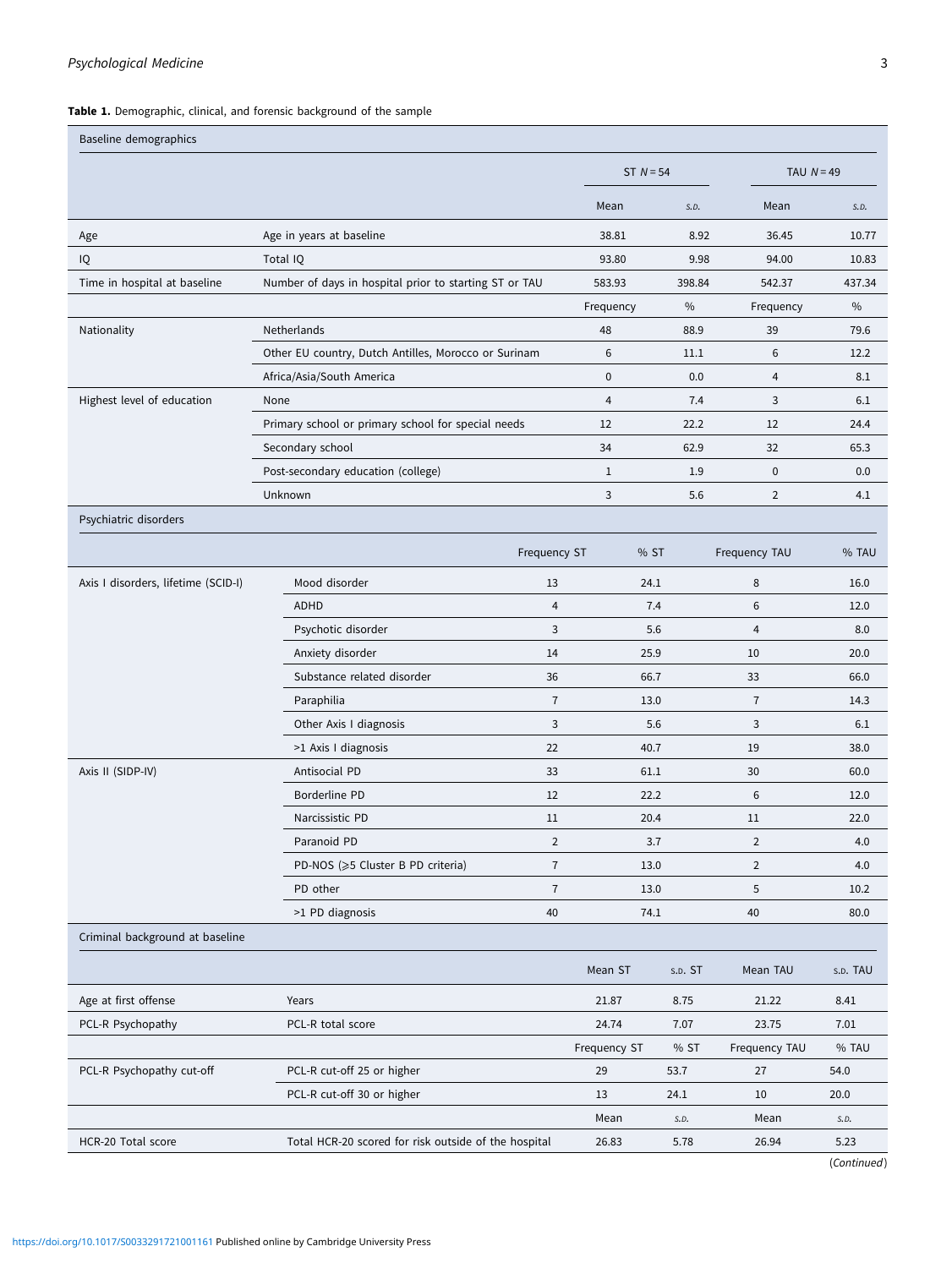#### Table 1. (Continued.)

| Criminal background at baseline      |  |                                                     |                |         |                |          |
|--------------------------------------|--|-----------------------------------------------------|----------------|---------|----------------|----------|
|                                      |  |                                                     | Mean ST        | s.p. ST | Mean TAU       | s.p. TAU |
|                                      |  |                                                     | Frequency ST   | % ST    | Frequency TAU  | % TAU    |
| HCR-20 Final risk clinical judgement |  | Low risk                                            | $\mathbf{0}$   | 0.0     | 1              | 2.0      |
|                                      |  | Medium risk                                         | $\overline{7}$ | 13.0    | 5              | 10.2     |
|                                      |  | High risk                                           | 45             | 83.3    | 43             | 87.8     |
|                                      |  |                                                     | Frequency ST   | % ST    | Frequency TAU  | % TAU    |
| <b>START</b>                         |  | Total strengths score baseline                      | 22.19          | 7.47    | 22.06          | 6.48     |
|                                      |  | Total vulnerability score baseline                  | 15.69          | 8.75    | 16.53          | 7.44     |
|                                      |  |                                                     | Mean ST        | s.p. ST | Mean TAU       | s.p. TAU |
| Incidents in forensic hospital       |  | Weighed total baseline incidents                    | 1.78           | 2.23    | 1.56           | 1.97     |
| Criminal background at baseline      |  |                                                     |                |         |                |          |
|                                      |  |                                                     | Frequency ST   | % ST    | Frequency TAU  | % TAU    |
| Baseline leave permission            |  | Supervised leave at baseline                        | 12             | 22.2    | 11             | 22.4     |
|                                      |  | Unsupervised leave at baseline                      | 5              | 9.3     | 3              | 6.1      |
|                                      |  |                                                     | Frequency ST   | % ST    | Frequency TAU  | % TAU    |
| Index crime                          |  | Murder/attempted murder                             | $\overline{7}$ | 13.0    | $\overline{4}$ | 8.2      |
|                                      |  | Manslaughter/attempted manslaughter                 | 14             | 25.9    | 14             | 28.5     |
|                                      |  | Rape/attempted rape                                 | 10             | 18.5    | 9              | 18.4     |
|                                      |  | Assault/attempted assault/(attempted) violent abuse | 10             | 18.6    | $\overline{7}$ | 14.3     |
|                                      |  | Pedosexual crime                                    | $\overline{4}$ | 7.4     | 4              | 8.2      |
|                                      |  | Property crime with threat or violence              | 6              | 11.1    | 8              | 16.3     |
|                                      |  | Threatening or coercion, arson                      | 3              | 5.6     | 3              | 6.0      |

incentives for participation were provided. After giving written informed consent and completing baseline assessments, patients were randomized to ST or TAU by a central research assistant with no access to patient information, using an adapted biased urn algorithm (Schouten, [1995\)](#page-14-0), stratified by site. The algorithm assigned patients at random to the two conditions at each site, while ensuring that the overall proportion between conditions was balanced.

Patients were assessed by trained research assistants or diagnostic specialists at baseline and every 6 months for 3 years. In a 3-year study, we could not keep raters, staff, or patients blind to treatment conditions. However, we measured most outcomes using methods (e.g. decisions of leave advisory boards, informant ratings, risk assessments, incident registers) that were independent of patients' self-reports to mitigate response biases (Schretlen & Arkowitz, [1990\)](#page-14-0). At the time that we initiated our study, the Dutch RCT register, which is recognized by the World Health Organization, was new and used mainly for medical RCTs, and not psychotherapy RCTs. When we registered our study on 16 January 2008, we had already enrolled the first 28 patients, for a duration of 1–11 months.

## Treatment conditions

ST was initially given twice per week, the recommended frequency for severe PDs (Young et al., [2003](#page-14-0)), and found effective in borderline PD (Giesen-Bloo et al., [2006;](#page-13-0) Nadort et al., [2009](#page-13-0)). ST sessions were usually reduced to once per week after patients attained leave, mainly for practical reasons, as they spent more time outside of the hospital. The TAU patients at seven of the eight hospitals received individual therapy once per week as their primary therapy, which is usual practice at most TBS clinics. The TAU patients at one hospital (Kijvelanden) received group therapy as the primary therapy because this was the usual practice at this hospital.

The hours of primary, individual therapy per patient differed between the treatment conditions at each time-point between baseline and 18 months, and overall  $(ST\ 149.37 \ [s.D. = 73.66]$ , TAU 101.33  $[s.D. = 72.38]$   $U = 770.0, p < 0.001$ ). See online Supplementary Fig. 1 for therapy hours per time-point. However, TAU patients received more hours of auxiliary individual therapies (e.g. creative arts therapies) than ST patients from 12 to 18 months  $(ST = 3.96$  [s.*p.* = 7.75], TAU = 11.09 [s.*p.* = 24.66],  $U = 797.5$ ,  $p = 0.047$ ). Combining all therapy hours, there were no differences between the treatment conditions at any time-point nor overall  $(ST = 260.51$  [s.*p.* = 133.97], TAU = 230.35 [s.*p.* = 157.69],  $U = 1083.5$ ,  $p = 0.114$  N.S.).

There were no treatment condition differences in medication use. Seventy-six percent  $(N = 78)$  of patients were given psychotropic medications, with antipsychotics  $(N = 41, 39.8%)$  and antidepressants  $(N = 34, 33.0%)$  most commonly prescribed. Thirty-three patients received other medications, including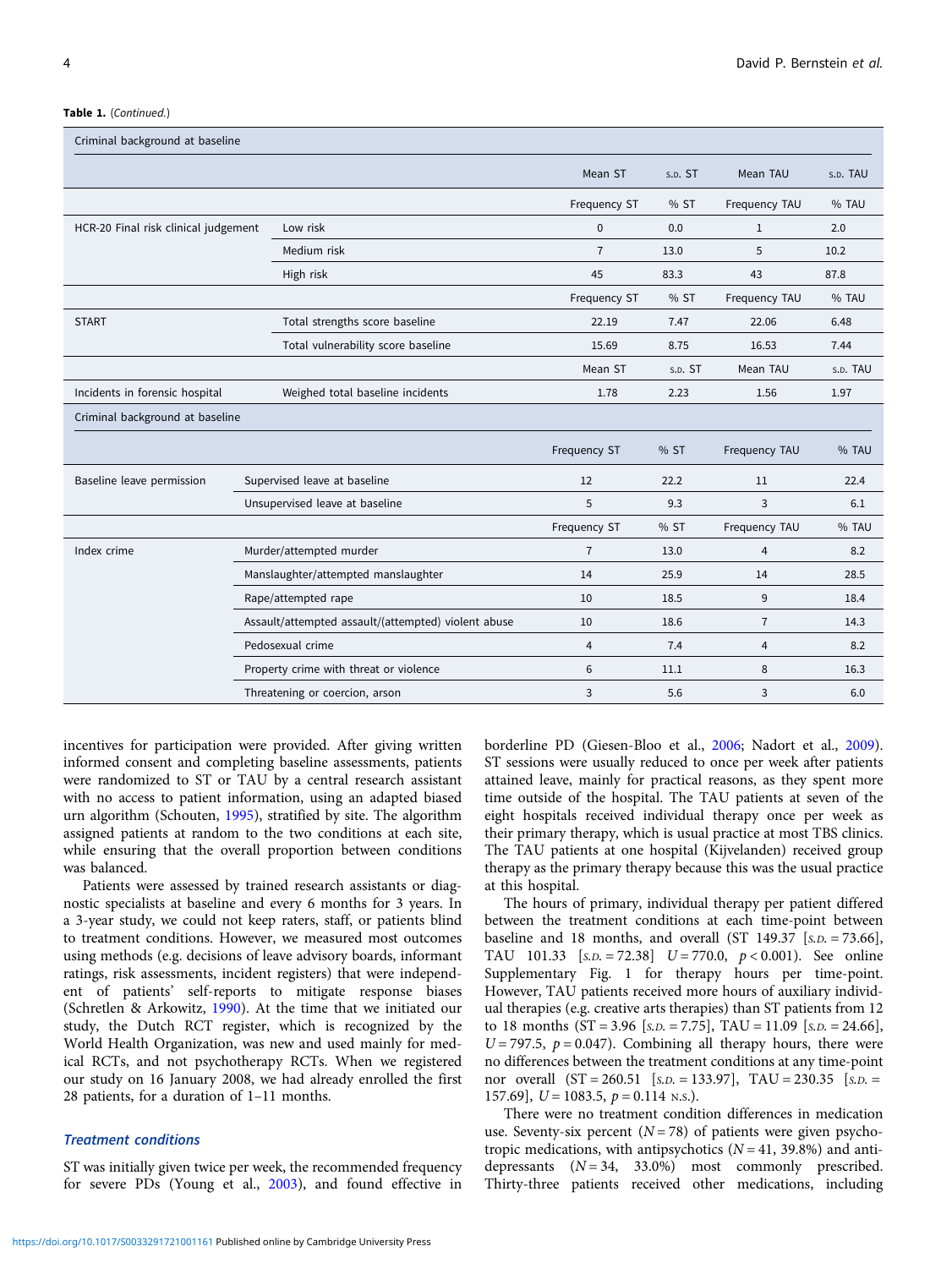<span id="page-4-0"></span>

A Dropout is defined as the termination of treatment or study participation on the participants' request.

a Pushout is defined as the termination of treatment or study participation on the request of treatment or research staff.

Fig. 1. CONSORT flowchart - overview of patient flow throughout the study.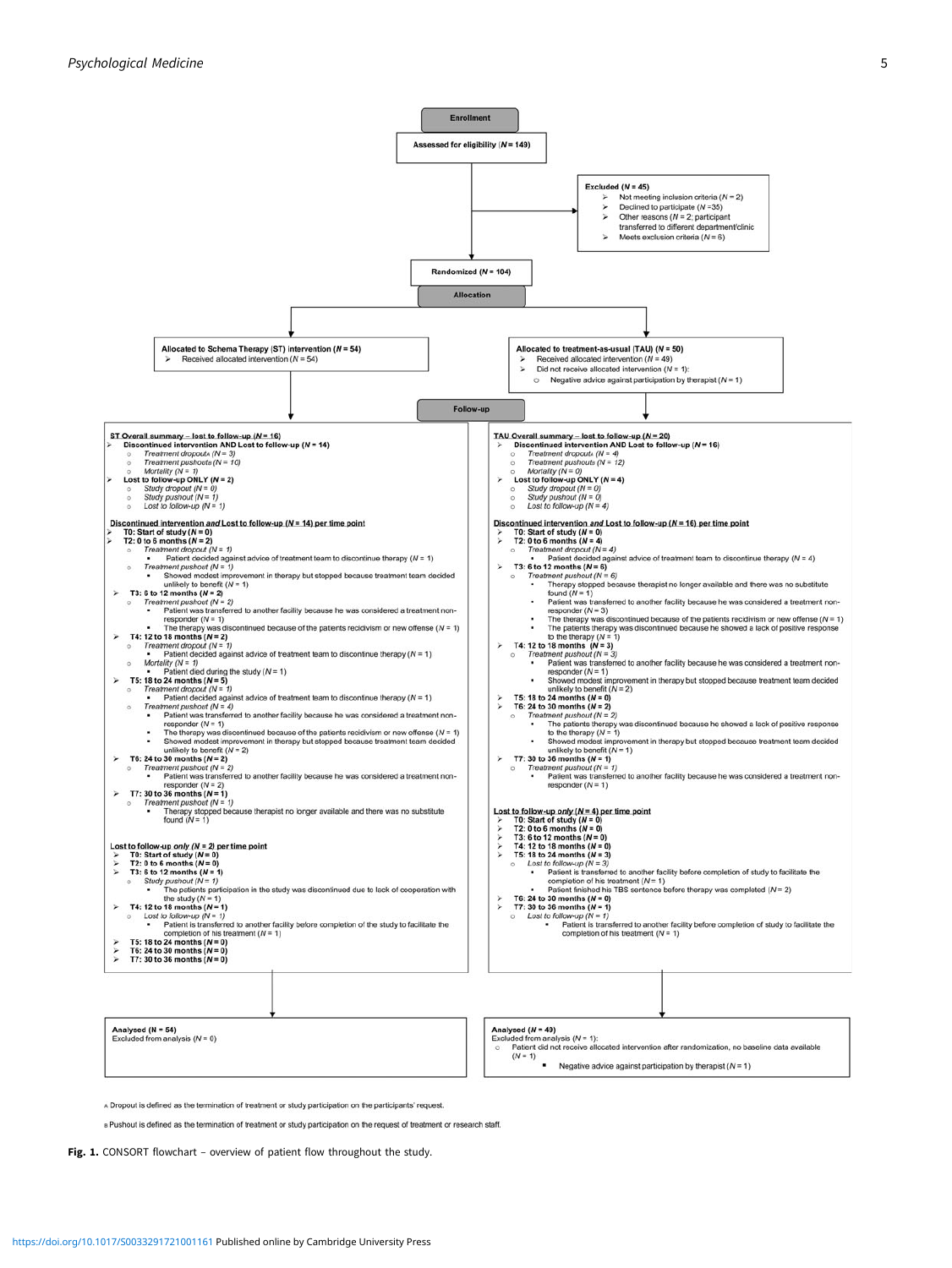anxiolytics, mood stabilizers, libido-reducing medications, and methadone.

## **Therapists**

Twenty-two ST therapists and 19 TAU therapists participated, with separate therapists per condition. All therapists held Master's degrees in Psychology; 61% ( $N = 25$ ) were female, and 36 (87.8%) completed a post-masters clinical specialization. Most TAU therapists were cognitive-behavioral (57.9%,  $N = 11$ ), integrative/eclectic (26.3%,  $N = 5$ ), or systemic in orientation (10.5%,  $N = 2$ ). Therapists reported equivalent years of previous clinical experience (TAU, 13.95  $[s.D. = 9.92]$ , ST 11.82  $[s.D. =$ 8.15],  $t[39] = .755$ ,  $p = 0.455$  N.s.); years of experience with PDs (TAU, 10.87 [s.p. = 8.44], ST 9.80 [s.p. = 7.37],  $t[39] = .434$ ,  $p =$ 0.666.N.S.), number of patients treated (TAU,  $160.44$  [s.D. = 171.24] v. ST, 71.76 [s.  $D = 84.08$ ],  $U = 138.5$ ,  $p = 0.154$  N.s.), and number of patients with PD treated (TAU,  $61.72$  [s.p. = 63.52], ST 60.90  $[s.D. = 72.23]$ ,  $U = 178.0$ ,  $p = 0.953$  N.s.).

ST therapists received 6–8 days of training by Bernstein and Kersten; attended biweekly supervision groups for 2 h, and practiced with one or two patients before submitting two randomly selected videotaped sessions to an independent rater. Therapists who received mean scores of four or higher on the six-point Schema Therapy Rating Scale (Young et al., [2006\)](#page-14-0) were deemed competent to treat ST patients for the study. TAU therapists usually also participated in some form of supervision or peersupervision group, typically for 1 h weekly or biweekly. To check treatment fidelity, we randomly selected 31 tapes, scored blind to treatment condition by two masters-level psychologists, using the Schema Therapy Integrity Scale (Bernstein, [2007](#page-12-0)). The interrater reliability for 15 double-scored tapes was  $ICC = 0.86$ . ST therapists scored significantly higher than the TAU therapists  $(t[44] = 7.036, p < 0.001).$ 

#### **Measures**

Baseline diagnostic assessment included the Structured Clinical Interview for DSM-IV Axis I (SCID-1, First et al., [1998](#page-13-0); Schouten, [1995](#page-14-0)) and Structured Interview for DSM-IV Personality Disorders (SIDP-IV, Pfohl et al., [1997](#page-13-0)) to establish DSM-IV-TR Axis I and II disorders, respectively, and the PCL-R (Hare, [2003\)](#page-13-0), to assess psychopathy. Mean inter-rater reliability for the SCID-I diagnoses in 20 randomly selected patients was  $\kappa = 0.93$  with no diagnosis lower than  $\kappa = 0.77$ . In 32 randomly selected patients, the inter-rater reliabilities (ICCs) for the SIDP-IV main diagnoses were antisocial PD, 0.91, borderline PD, 0.79, narcissistic PD, 0.93, paranoid PD, 0.96, and Cluster B PD-NOS, 0.79. Inter-reliability for the PCL-R total scores was  $ICC = 0.91$  in 29 patients.

## Primary outcome variables

Rehabilitation was operationalized as obtained permission for supervised or unsupervised leave. By law, patients applying for leave were evaluated with the help of structured risk assessments, usually the HCR-20<sup>V2</sup> (Webster et al., [1997\)](#page-14-0) or a similar Dutch instrument (Hildebrand et al., [2005](#page-13-0)). Leave requests must be approved by a 'Leave Advisory Board' within each hospital, with the final decision being made by a committee at the Ministry of Security and Justice, which usually follows the clinic's advice.

PD symptoms were assessed with the patient self-report and informant-report of the Schedule for Nonadaptive and Adaptive Personality (Clark & Vanderbleek, [2017](#page-13-0); Melley, Oltmanns, and Turkheimer, [2002](#page-13-0)), adapted and validated for forensic patients (SNAP-FV, Keulen-de-Vos et al., [2011\)](#page-13-0). The SNAP-FV consists of four PD scales (antisocial, narcissistic, borderline, and paranoid PD) and three temperament scales (positive and negative temperament, disinhibition). Patients completed the self-report version of the SNAP-FV. Three staff members per patient completed the informant version at each time point, typically the patients' primary psychotherapists, art therapists, psychiatric nurses, or treatment managers. Cronbach's  $\alpha$  ranged from 0.91 to 0.93 for the PD scales and 0.82 to 0.89 for the temperament scales for the self-report SNAP-FV. ICCs ranged from 0.68 to 0.74 for the PD scales and 0.56 to 0.64 for the temperament scales for the informant SNAP-FV.

## Secondary outcome variables

Violence risk was assessed with the Historic-Clinical-Risk management scheme-20 (HCR-20, 2nd Edition, Webster et al., [1997\)](#page-14-0), completed for risk level outside of the hospital setting (De Vogel & De Ruiter, [2006;](#page-13-0) Douglas & Reeves, [2010;](#page-13-0) Douglas, Ogloff, Nicholls, & Grant, [1999](#page-13-0)), and Short-Term Assessment of Risk and Treatability (START, Braithwaite, Charette, Crocker, & Reyes, [2010](#page-12-0)), which measures short-term dynamic vulnerabilities as well as strengths inside the hospital. For this study, we used the HCR-20<sup>V2</sup> total quantitative risk rating, and the START total strengths and vulnerabilities scores. Research-assistants double-scored 31 patient files, which had been blinded to treatment condition. Inter-rater reliabilities between the original (non-blinded) raters and the blinded raters were satisfactory to good: HCR-20<sup>V2</sup> total risk score, ICC = 0.82, START strength score,  $ICC = 0.71$ , start risk score,  $ICC = 0.69$ .

Institutional incidents were registered according to four incident categories: verbal aggression, threats, physical aggression, and violation of hospital rules (i.e. drug use). We created a total incidents score, which was a weighted sum (by severity) of all incidents occurring in any given 6-month-period. Because hospital staff recorded incidents on a daily basis in an electronic database, it was not possible to determine the inter-rater reliabilities for these scores.

Schema modes and EMS were assessed with the Schema Mode Inventory-Revised (SMI-R, Lobbestael, van Vreeswijk, Spinhoven, Schouten, & Arntz, [2010](#page-13-0)) and the Young Schema Questionnaire-Short version (YSQ-S, Young, 1998), respectively. We used the total scores for maladaptive modes and healthy modes on the SMI-R, which had reliabilities of  $\alpha$  = 0.94 and 0.96, respectively, and the YSQ-S total score, with  $\alpha$  of 0.97, in our sample.

General syndrome psychopathology was assessed with the total score of the Symptom Checklist-90-Revised (Derogatis & Unger, [2010\)](#page-13-0), which had reliability of  $\alpha$  = 0.96.

## **Statistics**

A-priori power analysis estimated an N of 114, for the power of 0.80 with a two-tailed  $\alpha$  = 0.05 and medium effect size (based on previous clinical trials of ST: Giesen-Bloo et al., [2006;](#page-13-0) Nadort et al., [2009](#page-13-0)). Due to a reduced rate of referrals to TBS clinics during the last 3 years of recruitment, the attained N was slightly less. Outcomes were analyzed with (generalized) linear mixed models [(G)LMM; also called multilevel analysis or mixed regression] with the site as random intercept (if this did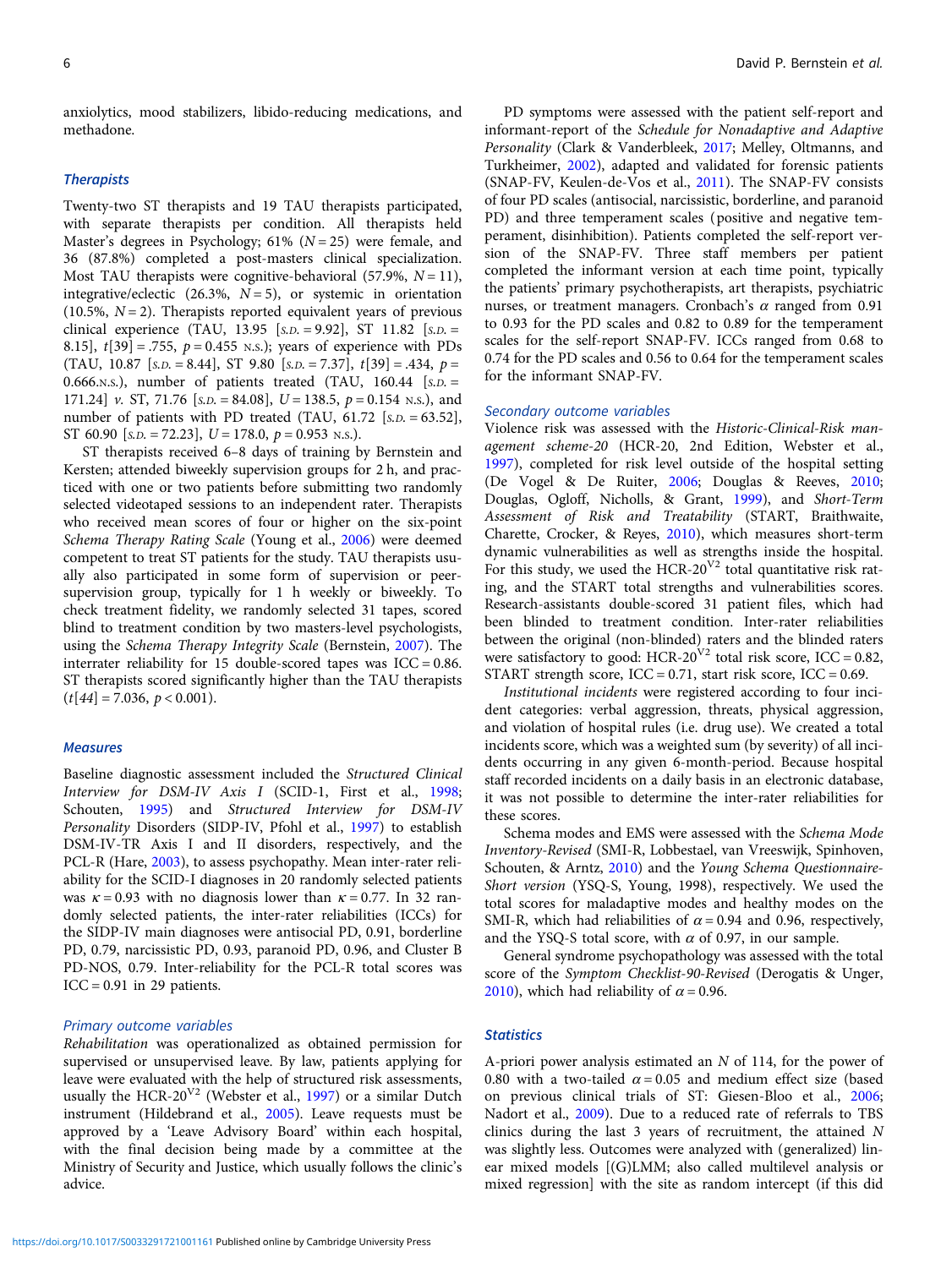not create estimation problems) and the appropriate distributional model and link dependent on the dependent variable: binomial with complementary log-log link for survival analysis, negative binomial with log-link for counts (with over-dispersion), gamma with log-link for skewed dimensional variables, and normal with identity link for normally distributed variables. Intention-to-treat analyses were performed for all outcomes, applying (G)LMM on all available data. There was very little missing data for rehabilitation, START, HCR-20, and incidents, because these were independent of patients' self-reports, and staff scoring continued when patients left the study.

## Results

Baseline characteristics of the patients are presented in [Table 1.](#page-2-0) There were very few significant differences at baseline following randomization, except for a trend in differences between total baseline SCL-90 score, with the ST group scoring slightly higher on total symptoms than the TAU group  $(t[91] = 1.687, p = 0.09)$ .

#### Primary outcomes

Findings on primary outcomes are presented in [Table 2](#page-7-0) and [Fig. 2](#page-10-0).

#### Supervised leave

ST was significantly superior to TAU (treatment condition  $F[1308] = 3.90$ ,  $p = 0.048$ , treatment\*time  $F[5308] = 9.40$ ,  $p <$ 0.001,  $r = 0.36$ ). The significant treatment by time interaction was related to a particularly strong difference during the first 6 months in year 3 ( $p = 0.004$ ). Cumulative proportions of attained supervised leave permission were higher in ST than in TAU (year 1, ST 56.9%, TAU 51.0%; year 2, ST 85.0%, TAU 76.5%; year 3, ST 96.7%, TAU 90.5%).

## Unsupervised leave

The significant treatment-by-time interaction,  $F(5472) = 3.45$ ,  $p =$ 0.004,  $r = 0.19$ , was related to a significantly higher chance to get permission in ST than in TAU in the first half-year,  $t(472) = 3.84$ ,  $p < 0.001$ . Cumulative proportions of attained unsupervised leave permission were higher in ST than in TAU (year 1, ST 15.2%, TAU, 6.9%; year 2, ST 42.7%, TAU 37.8%; year 3, ST 67.4%, TAU 59.4%).

SNAP-FV personality disorder scores (Keulen-de-Vos et al., [2011](#page-13-0)) ST showed a significantly steeper decrease in SNAP-FV PD scores over time, compared to TAU,  $t(1387) = -2.85$ ,  $p = 0.005$ . The within-group effect sizes were  $d = 0.56$  (TAU) and  $d = 0.78$  (ST); the difference between treatments was  $d = 0.22$ . Patients reported significantly lower SNAP-FV PD scores than informants, but the change over time was parallel over patients and informants, without interaction with treatment. Post-hoc tests showed that paranoid PD scores were significantly higher than the other three PD scales (main effect of PD scale). Moreover, borderline and paranoid PD scores showed a significantly steeper decrease over time than narcissistic and antisocial PD scores (PD scale by time interaction), with no interaction with treatment.

## Secondary outcomes

Findings on secondary outcomes are presented in [Table 2](#page-7-0) and [Fig. 3](#page-11-0).

#### SNAP-FV temperament scales (Keulen-de-Vos et al., [2011](#page-13-0))

The treatment-by-time interaction showed a steeper decrease in SNAP-FV temperament scores in ST than in TAU,  $t(1014) =$ 2.60,  $p = 0.01$ . The within effect sizes were  $d = 0.38$  (TAU) and  $d = 0.63$  (ST). Post-hoc tests showed that patients reported lower (i.e. less negative) temperament scores than informants, but the change over time was parallel over raters, without interaction with treatment. Reversed positive emotions scores were generally higher than for the other temperament scales, and showed a smaller change over time, whereas negative emotions showed the largest change.

## HCR-20<sup>V2</sup> total risk score (Webster et al., [1997\)](#page-14-0)

The piecewise LMM analysis showed reduced scores over time, with a trend towards faster HCR-20<sup>V2</sup> reduction in the first 1.5 years in ST than in TAU, treatment-by-time  $t(446) = -1.91$ ,  $p = 0.057$ ;  $d = 0.40$  (ST) v. 0.20 (TAU) at 1.5 years.

## START vulnerabilities and strength scores (Braithwaite et al., [2010](#page-12-0))

The analysis showed significant treatment-by-time and treatment-by-time-squared interactions, with ST showing steeper and earlier improvements, compared to TAU. However, at 3 years the TAU patients had 'caught up' and there was no longer a difference between treatments. The within treatment effect sizes at 1 year were  $d = 0.23$  (TAU) and  $d = 0.41$  (ST), differential  $d = 0.18$ ; at 1.5 years,  $d = 0.37$  (TAU) and  $d = 0.56$  (ST), differential  $d =$ 0.19. At 3 years, the change compared to baseline was  $d = 0.85$ .

## **Incidents**

The effect of time on weighted incidents was highly significant with no interaction of time with treatment condition, indicating that both treatments showed a comparable reduction. At 3 years change compared to baseline was large,  $d = 0.97$ .

## Early maladaptive schemas (Young & Brown, [1998](#page-14-0))

The effect of time on the EMS total score was highly significant, and there was a significant treatment-by-time interaction, indicating a stronger reduction in ST than in TAU,  $d = 0.28$ . The within treatment effect sizes were  $d = 0.33$  (TAU) and  $d = 0.61$  (ST).

## Schema modes (Lobbestael et al., [2010](#page-13-0))

The effect of time on healthy and maladaptive schema mode scores was highly significant, as were the treatment-by-time, and treatment-by-time-squared, interactions. At 1 year, the change in healthy modes in ST was  $d = 0.40$ ; in TAU,  $d = 0.06$ ; at 1.5 years, in ST,  $d = 0.50$ , in TAU,  $d = 0.15$ . At 1 year, the change in maladaptive modes in ST was  $d = 0.48$ ; in TAU,  $d =$ 0.14; at 1.5 years, in ST,  $d = 0.64$ ; in TAU,  $d = 0.28$ . Differences disappeared at 3 years.

### SCL-90 total score (Derogatis & Unger, [2010\)](#page-13-0)

The effect of time on SCL-90 total scores was highly significant, but there was no interaction of time-by-treatment. At 3 years change from baseline was (ST  $d = 0.44$ ; TAU  $d = 0.30$ ; differential  $d = 0.14$ .

#### Treatment retention

Retention was high in both conditions and dropouts were rare [\(Fig. 1\)](#page-4-0) with a significant interaction of time-by-treatment condition (online Supplementary Fig. 2). Follow-up analyses showed a significant difference in year 1 with higher retention in ST (93%)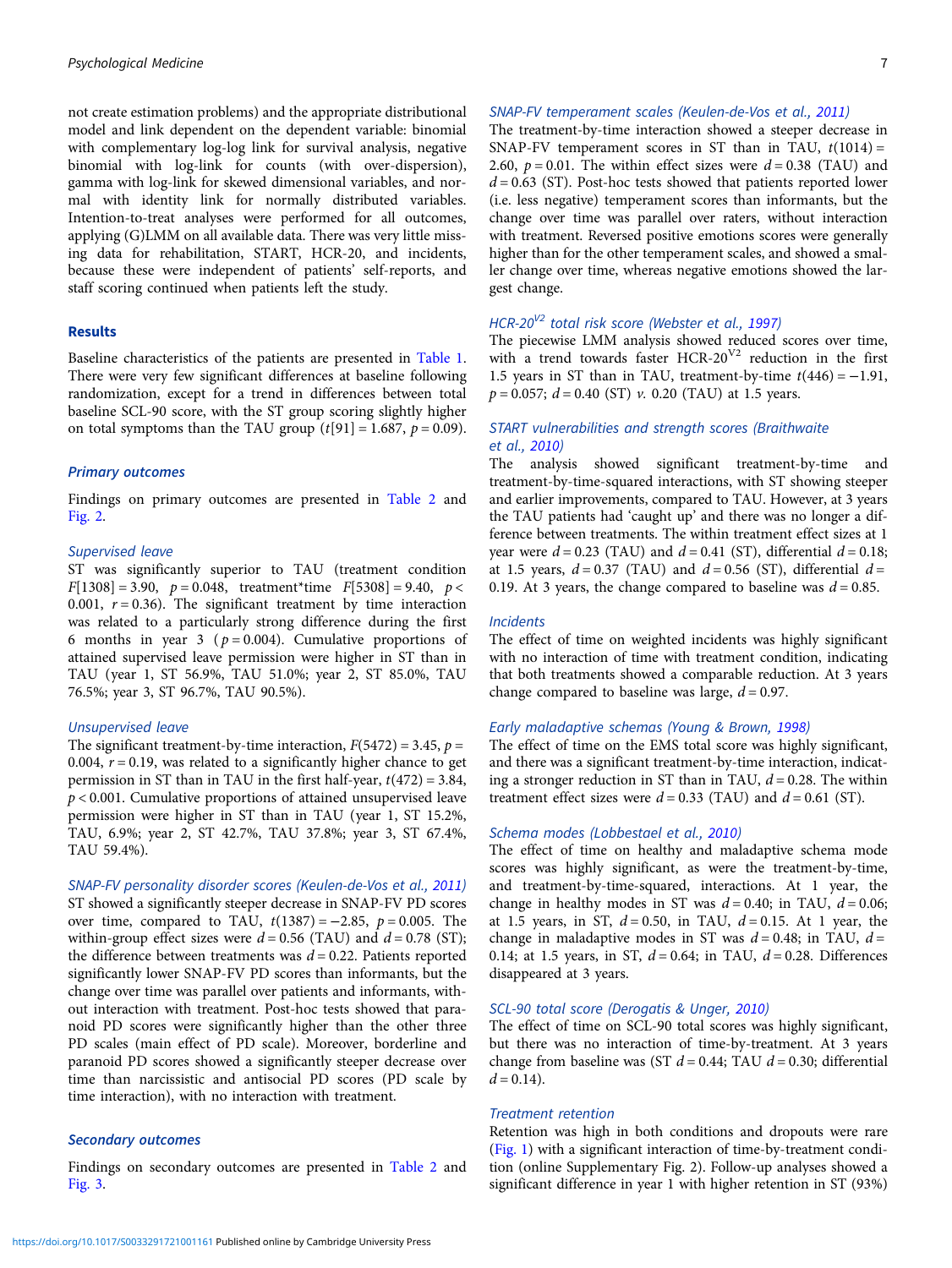#### <span id="page-7-0"></span>Table 2. Results from (generalized) mixed models analysis for treatment retention, and primary and secondary outcomes

| Primary outcomes                |                  |          |            |                |                |                 |          |                                    |                                                |                                                |        |                                                |
|---------------------------------|------------------|----------|------------|----------------|----------------|-----------------|----------|------------------------------------|------------------------------------------------|------------------------------------------------|--------|------------------------------------------------|
|                                 |                  |          |            |                |                |                 |          | Estimated chance TAU               |                                                | Estimated chance ST                            |        |                                                |
|                                 | $\digamma$       | d.f.     | p          | $r^{\rm f}$    | Period         |                 |          | 95% CI                             |                                                |                                                | 95% CI |                                                |
| Supervised leave <sup>a</sup>   |                  |          |            |                | Months         |                 | Estimate | Lower                              | Higher                                         | Estimate                                       | Lower  | Higher                                         |
| Time                            | 1.958            | 5,308    | 0.085      | 0.18           | $0 - 6$        |                 | 0.285    | 0.074                              | 0.548                                          | 0.326                                          | 0.143  | 0.524                                          |
| Treatment                       | 3.899            | 1,308    | 0.048      | 0.11           | $6 - 12$       |                 | 0.314    | 0.136                              | 0.511                                          | 0.360                                          | 0.202  | 0.521                                          |
| Treatment × time                | 9.401            | 5,308    | $0.001$    | 0.36           | $12 - 18$      |                 | 0.305    | 0.122                              | 0.512                                          | 0.359                                          | 0.157  | 0.569                                          |
|                                 |                  |          |            |                | $18 - 24$      |                 | 0.311    | 0.070                              | 0.600                                          | 0.456                                          | 0.205  | 0.677                                          |
|                                 |                  |          |            |                | $24 - 30$      |                 | 0.308    | 0.077                              | 0.582                                          | 0.550                                          | 0.319  | 0.731                                          |
|                                 |                  |          |            |                | $30 - 36$      |                 | 0.415    | 0.187                              | 0.629                                          | 0.515                                          | 0.133  | 0.803                                          |
|                                 |                  |          |            |                | Overall        |                 | 0.323    | 0.173                              | 0.483                                          | 0.429                                          | 0.271  | 0.579                                          |
| Unsupervised leave <sup>a</sup> |                  |          |            |                | Months         |                 | Estimate | Lower                              | Higher                                         | Estimate                                       | Lower  | Higher                                         |
| Time                            | 4.968            | 5, 472   | < 0.001    | 0.22           | $0 - 6$        |                 | 0.019    | 0.001                              | 0.116                                          | 0.125                                          | 0.024  | 0.311                                          |
| Treatment                       | 1.086            | 1, 472   | 0.298      | 0.05           | $6 - 12$       |                 | 0.051    | 0.005                              | 0.194                                          | 0.031                                          | 0.002  | 0.142                                          |
| Treatment × time                | 3.451            | 5, 472   | 0.004      | 0.19           | $12 - 18$      |                 | 0.156    | 0.055                              | 0.305                                          | 0.181                                          | 0.100  | 0.282                                          |
|                                 |                  |          |            |                | $18 - 24$      |                 | 0.208    | 0.091                              | 0.357                                          | 0.175                                          | 0.064  | 0.332                                          |
|                                 |                  |          |            |                | $24 - 30$      |                 | 0.181    | 0.060                              | 0.356                                          | 0.285                                          | 0.106  | 0.495                                          |
|                                 |                  |          |            |                | $30 - 36$      |                 | 0.203    | 0.081                              | 0.363                                          | 0.203                                          | 0.096  | 0.339                                          |
|                                 |                  |          |            |                | Overall        |                 | 0.119    | 0.050                              | 0.220                                          | 0.154                                          | 0.075  | 0.258                                          |
| Primary outcomes                |                  |          |            |                |                |                 |          |                                    |                                                |                                                |        |                                                |
|                                 |                  |          | 95% CI (B) |                |                |                 |          |                                    |                                                | Effect sizes                                   |        |                                                |
|                                 | $\boldsymbol{B}$ | Lower    | Upper      | $\mathfrak{r}$ | d.f.           | $p_{\parallel}$ |          | Between-subjects d                 | Within subjects d<br>total sample <sup>b</sup> | Within subjects<br>$d$ TAU <sup>b</sup>        |        | Within subjects<br>$d$ ST <sup>b</sup>         |
| SNAP PD scales                  |                  |          |            |                |                |                 |          |                                    |                                                |                                                |        |                                                |
| Time                            | $-0.046$         | $-0.051$ | $-0.041$   | $-17.385$      | 1393           | < 0.001         | 0.22     |                                    | 0.67                                           | 0.56                                           |        | 0.78                                           |
| Treatment × time                | $-0.015$         | $-0.025$ | $-0.005$   | $-2.845$       | 1387           | 0.005           |          |                                    |                                                |                                                |        |                                                |
| SNAP temperament                |                  |          |            |                |                |                 |          |                                    |                                                |                                                |        |                                                |
| Time                            | $-0.035$         | $-0.041$ | $-0.028$   | $-10.545$      | 1019           | < 0.001         | 0.25     |                                    | 0.50                                           | 0.38                                           |        | 0.63                                           |
| Treatment × time                | $-0.017$         | $-0.030$ | $-0.004$   | $-2.596$       | 1014           | 0.010           |          |                                    |                                                |                                                |        |                                                |
| HCR-20 risk <sup>c</sup>        |                  |          |            |                |                |                 |          |                                    |                                                |                                                |        |                                                |
| Time                            | $-0.493$         | $-0.707$ | $-0.279$   | $-5.390$       | $\overline{7}$ | 0.001           |          | 0.20 (1.5 years)<br>0.07 (3 years) | $0.30$ $(1.5 \text{ years})$<br>0.60 (3 years) | $0.20$ $(1.5 \text{ years})$<br>0.57 (3 years) |        | $0.40$ $(1.5 \text{ years})$<br>0.64 (3 years) |

(Continued)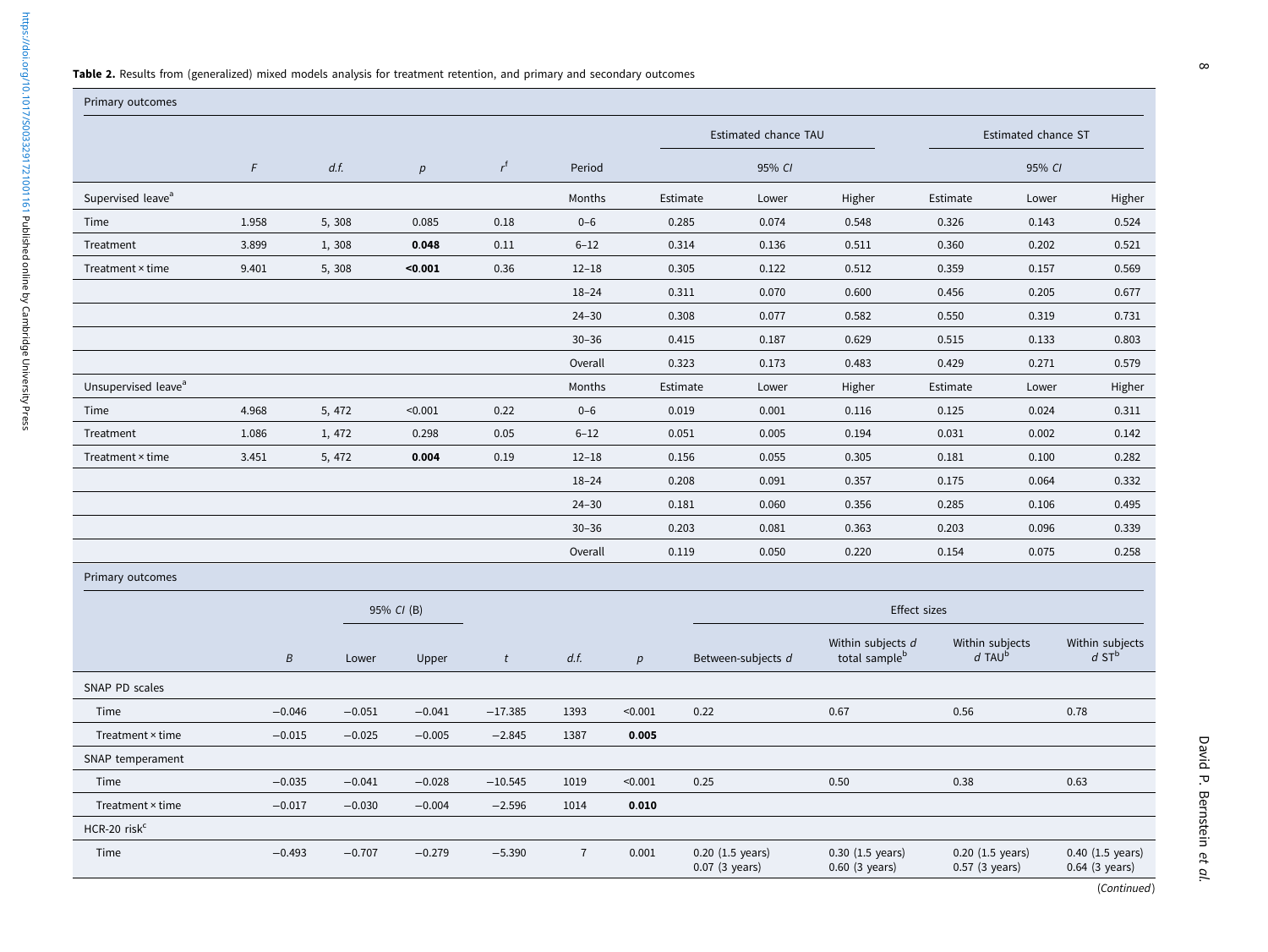#### Table 2. (Continued.)

https://doi.org/10.1017/50033291721001161 Published online by Cambridge University Press <https://doi.org/10.1017/S0033291721001161>Published online by Cambridge University Press

| Primary outcomes                        |          |            |            |                |      |                  |                                                 |                                                  |                                         |                                                 |  |
|-----------------------------------------|----------|------------|------------|----------------|------|------------------|-------------------------------------------------|--------------------------------------------------|-----------------------------------------|-------------------------------------------------|--|
|                                         |          |            | 95% CI (B) |                |      |                  | <b>Effect sizes</b>                             |                                                  |                                         |                                                 |  |
|                                         | Β        | Lower      | Upper      | t              | d.f. | p                | Between-subjects d                              | Within subjects d<br>total sample <sup>b</sup>   | Within subjects<br>$d$ TAU <sup>b</sup> | Within subjects<br>$d$ ST <sup>b</sup>          |  |
| Treatment × time                        | $-0.333$ | $-0.676$   | 0.010      | $-1.909$       | 446  | 0.057            |                                                 |                                                  |                                         |                                                 |  |
| Treatment × time after knot             | 0.551    | $-0.182$   | 1.283      | $-1.479$       | 295  | 0.140            |                                                 |                                                  |                                         |                                                 |  |
| Secondary outcomes                      |          |            |            |                |      |                  |                                                 |                                                  |                                         |                                                 |  |
|                                         |          | 95% CI (B) |            |                |      |                  | <b>Effect sizes</b>                             |                                                  |                                         |                                                 |  |
|                                         | B        | Lower      | Upper      | $\mathfrak{r}$ | d.f. | $\boldsymbol{p}$ | Between-subjects d                              | Within subjects<br>$d$ total sample <sup>b</sup> | Within subjects<br>$d$ TAU <sup>b</sup> | Within subjects<br>$d$ ST <sup>b</sup>          |  |
| START strengths (inversed) <sup>d</sup> |          |            |            |                |      |                  |                                                 |                                                  |                                         |                                                 |  |
| Time                                    | $-0.089$ | $-0.127$   | $-0.051$   | $-4.570$       | 1078 | < 0.001          | $0.18$ (1 year)<br>$0.19$ $(1.5 \text{ years})$ | 0.85 (3 years)                                   | $0.23$ (1 year)<br>0.37 (1.5 years)     | $0.41$ (1 year)<br>$0.56$ $(1.5 \text{ years})$ |  |
| Treatment × time                        | $-0.079$ | $-0.155$   | $-0.002$   | $-2.025$       | 1078 | 0.043            |                                                 |                                                  |                                         |                                                 |  |
| Time-squared                            | 0.002    | $-0.004$   | 0.008      | 0.770          | 935  | 0.441            |                                                 |                                                  |                                         |                                                 |  |
| Treatment × time-squared                | 0.015    | 0.003      | 0.027      | 2.469          | 935  | 0.014            |                                                 |                                                  |                                         |                                                 |  |
| START vulnerabilities <sup>d</sup>      |          |            |            |                |      |                  |                                                 |                                                  |                                         |                                                 |  |
| Time                                    | $-0.089$ | $-0.127$   | $-0.051$   | $-4.570$       | 1078 | < 0.001          | $0.18$ (1 year)<br>$0.19$ (1.5 years)           | 0.85 (3 years)                                   | $0.23$ (1 year)<br>$0.37$ (1.5 years)   | $0.41$ (1 year)<br>$0.56$ (1.5 years)           |  |
| Treatment × time                        | $-0.079$ | $-0.155$   | $-0.002$   | $-2.025$       | 1078 | 0.043            |                                                 |                                                  |                                         |                                                 |  |
| Time-squared                            | 0.002    | $-0.004$   | 0.008      | 0.770          | 935  | 0.441            |                                                 |                                                  |                                         |                                                 |  |
| Treatment × time-squared                | 0.015    | 0.003      | 0.027      | 2.469          | 935  | 0.014            |                                                 |                                                  |                                         |                                                 |  |
| Incidents <sup>e</sup>                  |          |            |            |                |      |                  |                                                 |                                                  |                                         |                                                 |  |
| Time                                    | $-0.226$ | $-0.328$   | $-0.124$   | $-4.398$       | 93   | < 0.001          |                                                 | 0.97                                             |                                         |                                                 |  |
| Treatment × time                        | 0.168    | $-0.036$   | 0.372      | 1.640          | 93   | 0.104            |                                                 |                                                  |                                         |                                                 |  |
| YSQ schemas <sup>d</sup>                |          |            |            |                |      |                  |                                                 |                                                  |                                         |                                                 |  |
| Time                                    | $-0.024$ | $-0.031$   | $-0.017$   | $-6.601$       | 394  | < 0.001          | 0.28                                            | 0.47                                             | 0.33                                    | 0.61                                            |  |
| Treatment × time                        | $-0.015$ | $-0.029$   | $-0.001$   | $-2.021$       | 394  | 0.044            |                                                 |                                                  |                                         |                                                 |  |
| Maladaptive schema modes <sup>d</sup>   |          |            |            |                |      |                  |                                                 |                                                  |                                         |                                                 |  |
| Time                                    | $-0.050$ | $-0.076$   | $-0.024$   | $-3.780$       | 389  | < 0.001          | $0.34$ (1 year)<br>0.36 (1.5 years)             | 0.88                                             | $0.14$ (1 year)<br>$0.28$ (1.5 years)   | $0.48$ (1 year)<br>0.64 (1.5 years)             |  |
| Treatment × time                        | $-0.081$ | $-0.133$   | $-0.029$   | $-3.063$       | 389  | 0.002            |                                                 |                                                  |                                         |                                                 |  |
| Time-squared                            | 0.001    | $-0.004$   | 0.005      | 0.298          | 373  | 0.766            |                                                 |                                                  |                                         |                                                 |  |
| Treatment × time-squared                | 0.140    | 0.006      | 0.023      | 3.228          | 373  | 0.001            |                                                 |                                                  |                                         |                                                 |  |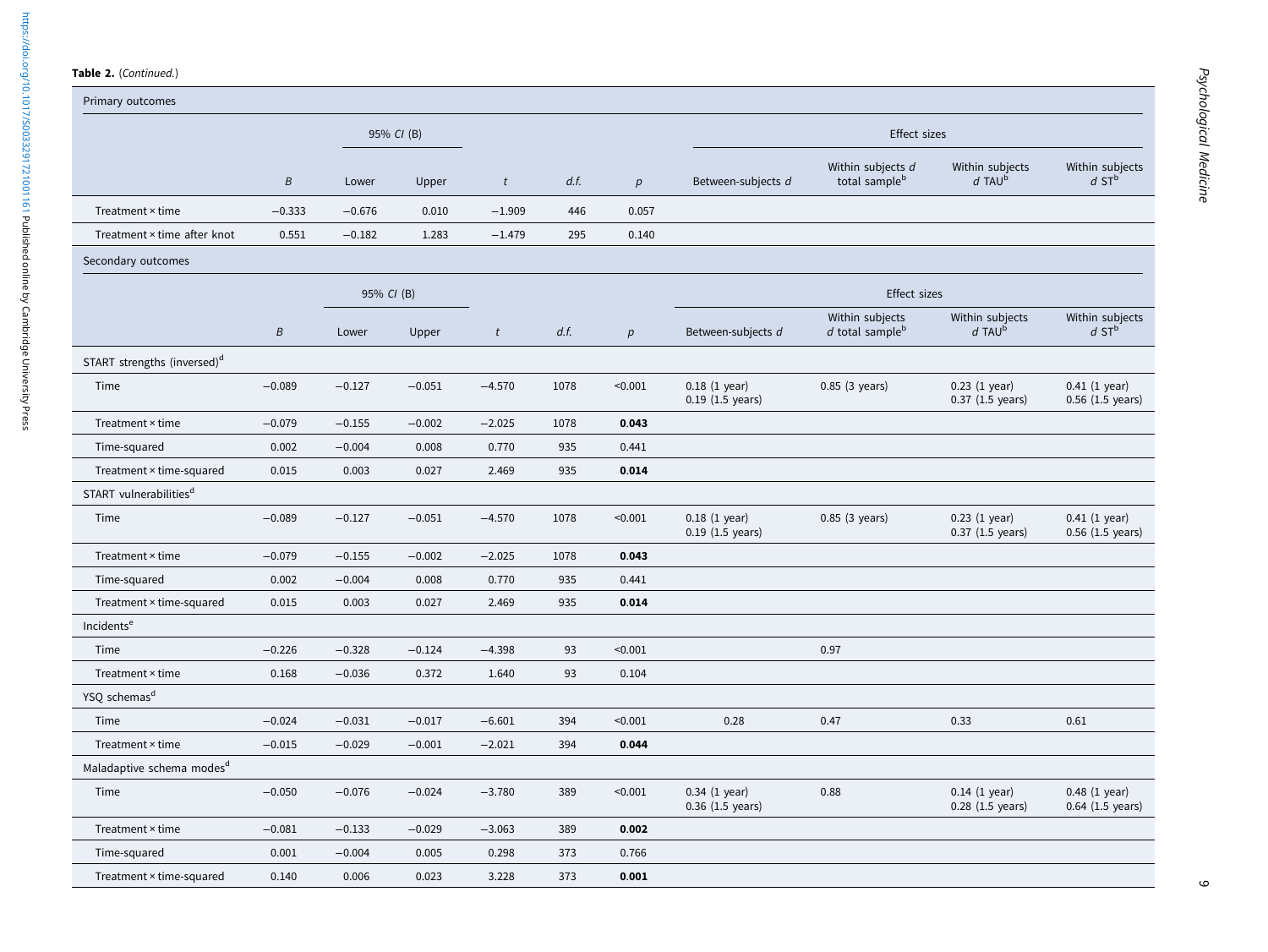|                                              | 95% CI (B)       |          |          |          |           |         | Effect sizes                                  |       |                                              |                                                 |  |
|----------------------------------------------|------------------|----------|----------|----------|-----------|---------|-----------------------------------------------|-------|----------------------------------------------|-------------------------------------------------|--|
|                                              | $\boldsymbol{B}$ | Lower    | Upper    | t        | d.f.      | p       | $\boldsymbol{B}$                              | Lower | Upper                                        |                                                 |  |
| Healthy schema modes (inversed) <sup>d</sup> |                  |          |          |          |           |         |                                               |       |                                              |                                                 |  |
| Time                                         | $-0.035$         | $-0.064$ | $-0.007$ | $-2.449$ | 389       | 0.015   | 0.34 (1 year)<br>$0.35$ $(1.5 \text{ years})$ | 0.57  | 0.06(1 year)<br>$0.15$ $(1.5 \text{ years})$ | $0.40$ (1 year)<br>$0.50$ $(1.5 \text{ years})$ |  |
| Treatment × time                             | $-0.079$         | $-0.136$ | $-0.023$ | $-2.749$ | 389       | 0.006   |                                               |       |                                              |                                                 |  |
| Time-squared                                 | 0.001            | $-0.003$ | 0.006    | 0.565    | 373       | 0.572   |                                               |       |                                              |                                                 |  |
| Treatment × time-squared                     | 0.015            | 0.006    | 0.025    | 3.120    | 373       | 0.002   |                                               |       |                                              |                                                 |  |
| <b>SCL-90</b>                                |                  |          |          |          |           |         |                                               |       |                                              |                                                 |  |
| Time                                         | $-0.025$         | $-0.037$ | $-0.012$ | $-3.937$ | 405       | < 0.001 | 0.14                                          | 0.37  | 0.30                                         | 0.44                                            |  |
| Treatment × time                             | $-0.009$         | $-0.034$ | 0.016    | $-0.717$ | 405       | 0.474   |                                               |       |                                              |                                                 |  |
| Treatment retention <sup>a</sup>             |                  |          |          |          |           |         |                                               |       |                                              |                                                 |  |
| Time                                         | 3.542            | 2.264    | 0.030    | 0.16     | $0 - 12$  | 0.798   | 0.695                                         | 0.883 | 0.932                                        | 0.819                                           |  |
| Treatment                                    | 0.230            | 1.264    | 0.632    | 0.03     | $12 - 24$ | 0.901   | 0.783                                         | 0.969 | 0.862                                        | 0.747                                           |  |
| Treatment × time                             | 5.576            | 2.264    | 0.004    | 0.20     | $24 - 36$ | 0.945   | 0.861                                         | 0.986 | 0.931                                        | 0.825                                           |  |
|                                              |                  |          |          |          | Overall   | 0.890   | 0.809                                         | 0.947 | 0.912                                        | 0.830                                           |  |

\*Notes with Table ST2.

Time was coded 0, 1, 2, 3, 4, 5, 6 thus 1 unit = 6 months. For GLMM survival analysis time was a factor with 6 months intervals (supervised and unsupervised leave) or 1-year intervals (treatment retention). Treatment was c In case of log-link transformed scales, results are in transformed scale. Unless otherwise indicated, LMMs based on a normal distribution were used. Significance levels <0.05 of treatment or treatment × time effects are in effect of treatment is not reported, this is because it reflects the difference between treatments at time = 0 (i.e. at baseline) which is not relevant for the hypothesis and not of interest because participants were rando aGLMM survival analysis with a complementary log-log link. Estimated chances are in the original scale (range 0-1).

bEffect size Cohen's d = change over 3 years (unless otherwise indicated) from fixed part divided by s.p. based on residual and random intercept variance from GLMM.

cLMM piecewise regression with the knot (the point where there is <sup>a</sup> change in the slope) at 1.5 years.

dGLMM gamma regression with log link. Results are in transformed scale.

eGLMM negative binomial regression for counts with log link. Results are in transformed scale.

<sup>f</sup>Effect size  $r = \sqrt{(df_n * F/(df_n * F + df_d))}$ .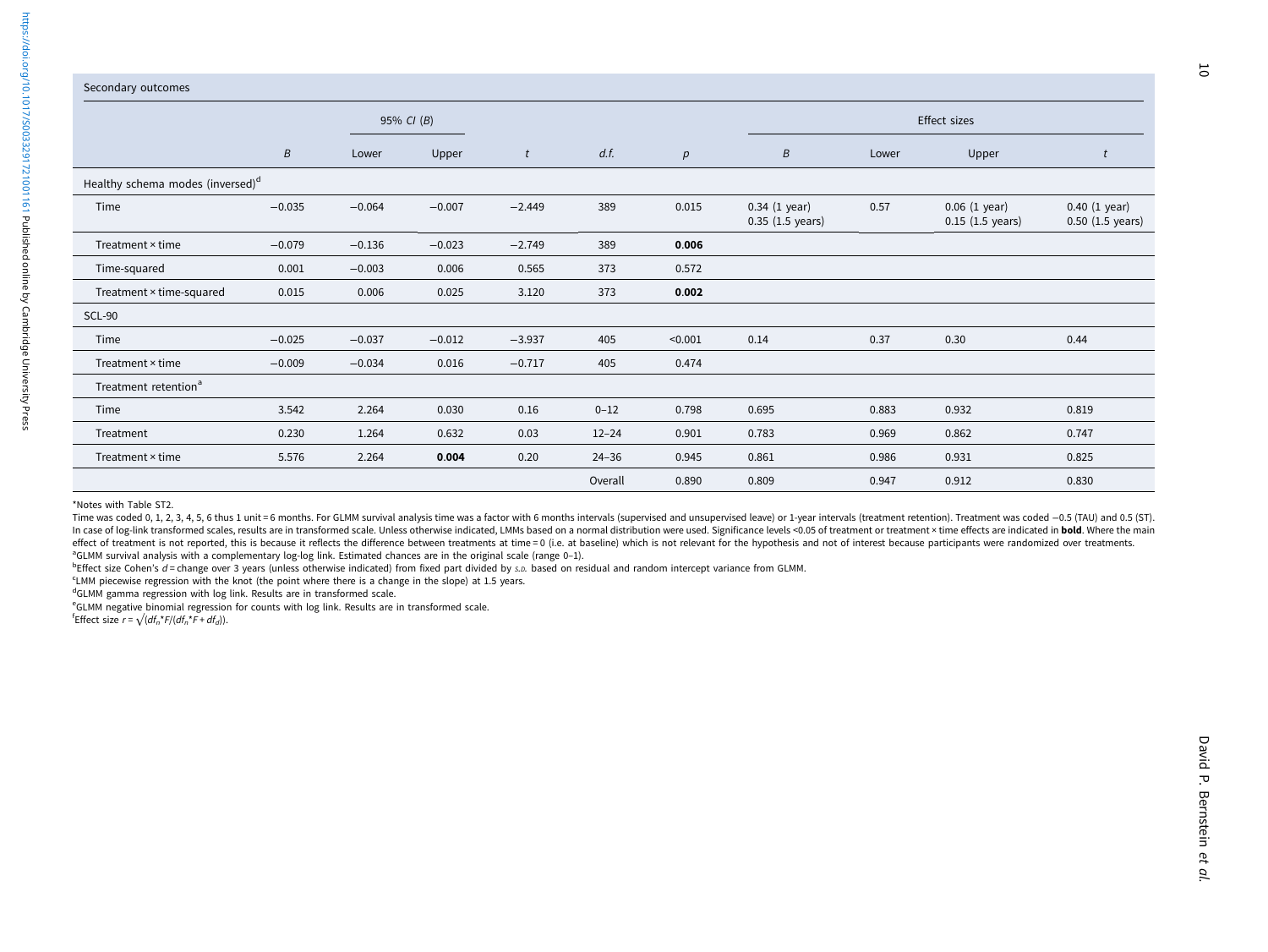<span id="page-10-0"></span>

Fig. 2. Graphic representation of primary outcome measures. (a) Estimated cumulative chance of supervised leave as function of time and treament. (b) Estimated cumulative chance of unsupervised leave as function of time and treament. (c) Estimated means of SNAP-FV PD scales score by condition and time.

than in TAU (80%),  $t(264) = 2.066$ ,  $p = 0.004$ . At 3 years, 75% of ST patients and 68% of TAU patients were retained.

## **Discussion**

Our RCT is the first to demonstrate the effectiveness of long-term, intensive psychotherapy for rehabilitating violent offenders with PDs. Both ST and TAU were effective, producing moderate to large improvements in outcomes from baseline to 36 months, and contradicting the usually pessimistic views of the treatability of these patients. The vast majority in both treatment conditions eventually attained supervised leave (ST = 96.7%, TAU = 90.5%) and about two-thirds of unsupervised leave  $(ST = 67.4\%$ ,  $TAU = 59.4\%$ ). These results are particularly impressive given this high-risk sample. These findings are considerably better than in most studies of mandated treatments, which often failed to show effectiveness compared to no-treatment or wait-list control groups (Parhar et al., [2008](#page-13-0)). Consistent with the 'risk-need-responsivity' principles of forensic treatment (Andrews et al., [1990](#page-12-0); Andrews, Bonta, & Wormith, [2006\)](#page-12-0), our findings suggest that PD offenders need high intensity, long-term treatment that matches their severity.

ST showed significantly faster improvements than TAU on both of the primary outcomes – rehabilitation (i.e. supervised/ unsupervised leave) and PD symptoms – and six of nine secondary outcomes. Differential (between-condition) effect sizes were small to medium. ST also retained significantly more patients than TAU, although retention in both conditions was high. ST moved patients through rehabilitation more rapidly than TAU, with medium effects for supervised leave  $(r = 0.36)$ , and small to medium for unsupervised leave  $(r = 0.19)$ , with significant differences in unsupervised leave only in the first 6 months. Thus, ST patients had more opportunity to practice coping with risky situations, and building strengths, in the community. ST was quicker than TAU to lower vulnerabilities and promote strengths on the START, which may have facilitated rehabilitation. Studies are needed to examine if ST also leads to greater cost-effectiveness, relative to TAU.

ST patients showed large improvements from baseline to 36 months in PD symptoms  $(d = 0.78)$ , while TAU patients showed moderate ones  $(d = 0.56)$ . A previous study of standard CBT for PD patients in TBS showed less personality improvement relative to baseline  $(d = 0.23 - 0.44)$  over a similar duration (Timmerman

& Emmelkamp, [2005](#page-14-0)). Both ST and TAU groups showed reductions in all SNAP-FV PD and temperament scales, with the strongest reductions for borderline and paranoid PD, and negative temperament. ST had modest advantages over TAU  $(d=0.22)$  in improving traits such as self-control and selfregulation, which are protective factors against recidivism (DeLisi, Hochstetler, Higgins, Beaver, & Graeve, [2008](#page-13-0); Malouf et al., [2014](#page-13-0)). Both ST and TAU were highly effective in reducing incidents, with no significant differences between them.

ST's effectiveness in our study was lower than in previous RCTs of ST in (mostly female) outpatients with borderline (Giesen-Bloo et al., [2006;](#page-13-0) Nadort et al., [2009](#page-13-0)) or Cluster C and other PDs (Bamelis et al., [2014](#page-12-0)). This could be due to the institutional, mandated treatments they received (Parhar et al., [2008](#page-13-0)), and the severity of emotion regulation and externalizing behavior problems in male, antisocial patients (Berke, Reidy, & Zeichner, [2018](#page-12-0)). Moreover, the greatest effects of ST were in the first 2 years, perhaps due to ST's ability to facilitate a therapeutic bond (Giesen-Bloo et al., [2006](#page-13-0)). ST patients showed rapid, curvilinear improvements in START vulnerabilities and strengths scores and schema modes in the first two years, after which their scores plateaued, while the TAU group 'caught up'. A possible explanation is that, because the ST patients attained leave more quickly, they experienced more setbacks, as they were exposed to more risks (e.g. drugs and alcohol, antisocial peers, family and work stress), outside the hospital. Furthermore, ST patients initially received twice per week individual sessions, which may have boosted ST's early effectiveness.

We went to considerable lengths to ensure high methodological quality. However, there were some limitations. First, as is the case in nearly all studies of long-term psychotherapy, we cannot rule out halo effects because of the lack of blindness to treatment allocation. Although we used objective measures and multiple raters whenever possible, the lack of blindness could have biased the findings in favor of our hypotheses. For example, the Leave Advisory Boards were not blind to patients' treatment status and occasionally included study personnel. On the other hand, the results were consistent across many different outcome variables, measured in different ways, and the study was implemented across many centers, patients, and therapists.

Next, we chose not to equate the intensity of the individual therapies in this study, because our goal was to compare ST to usual TBS treatment, where individual therapy is typically given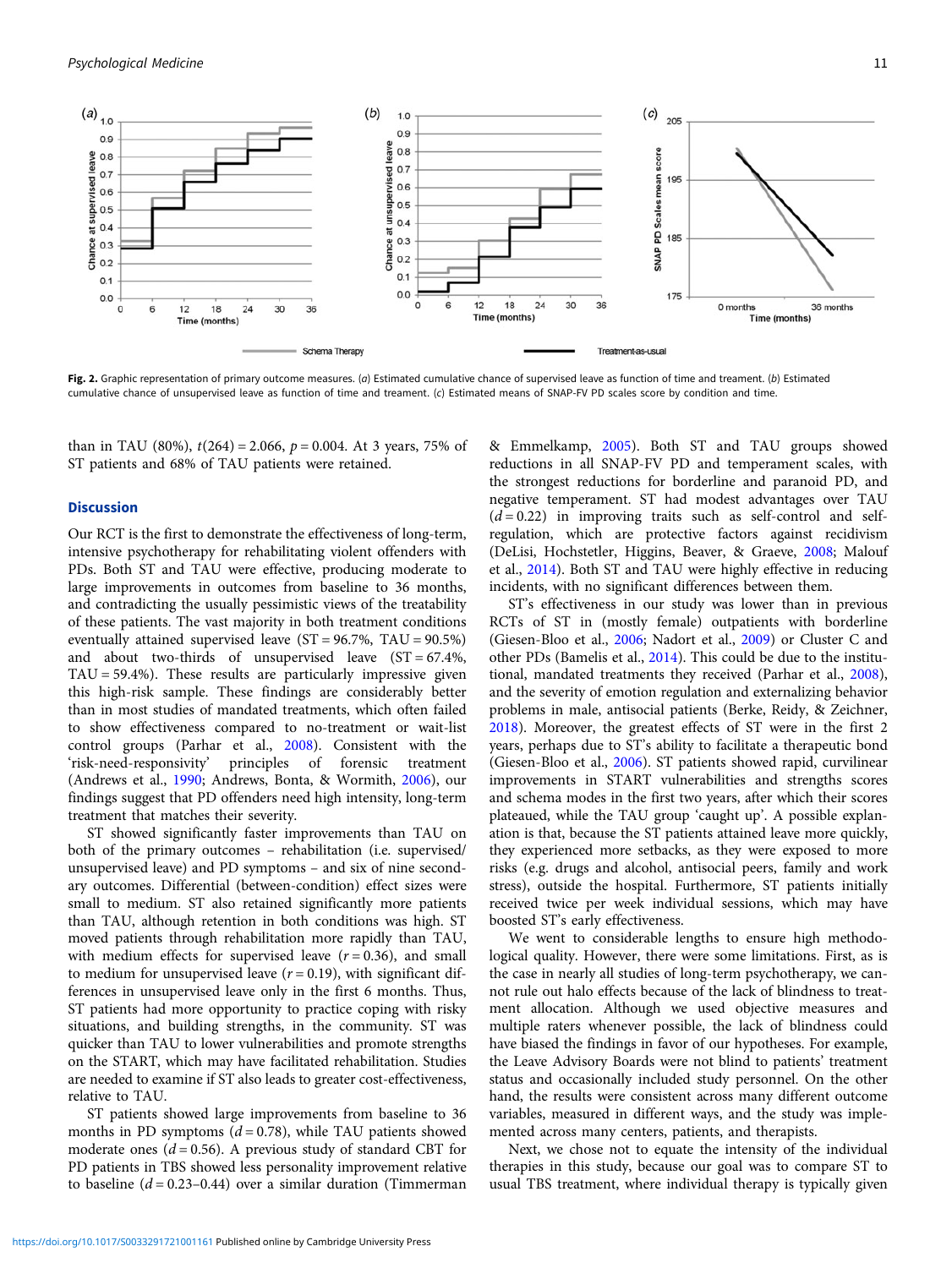27

26

24

23

 $4.0$ 1

 $11.0$ 

8.0

46

44

42

40

 $\mathsf{o}$ 6

 $\circ$ 6

0

18

Time (months)

12 18 24 30 36

12 18 24 30<br>Time (months)

Schema Therapy

Treatment-as-usual

36

Time (months)

36

scores 25

<span id="page-11-0"></span>

Fig. 3. Graphic representation of secondary outcome measures. (a) Estimated means of SNAP-FV Temperament scales score by condition and time. (b) Estimated means of total HCR-20<sup>V2</sup> scores over time. (c) Estimated means of START Strength score over time. (d) Estimated means of START Vulnerabilities score over time. (e) Estimated means of SMI Maladaptive modes score over time. (f) Estimated means of SMI Health modes score over time. (g) Estimated means of YSQ score over time.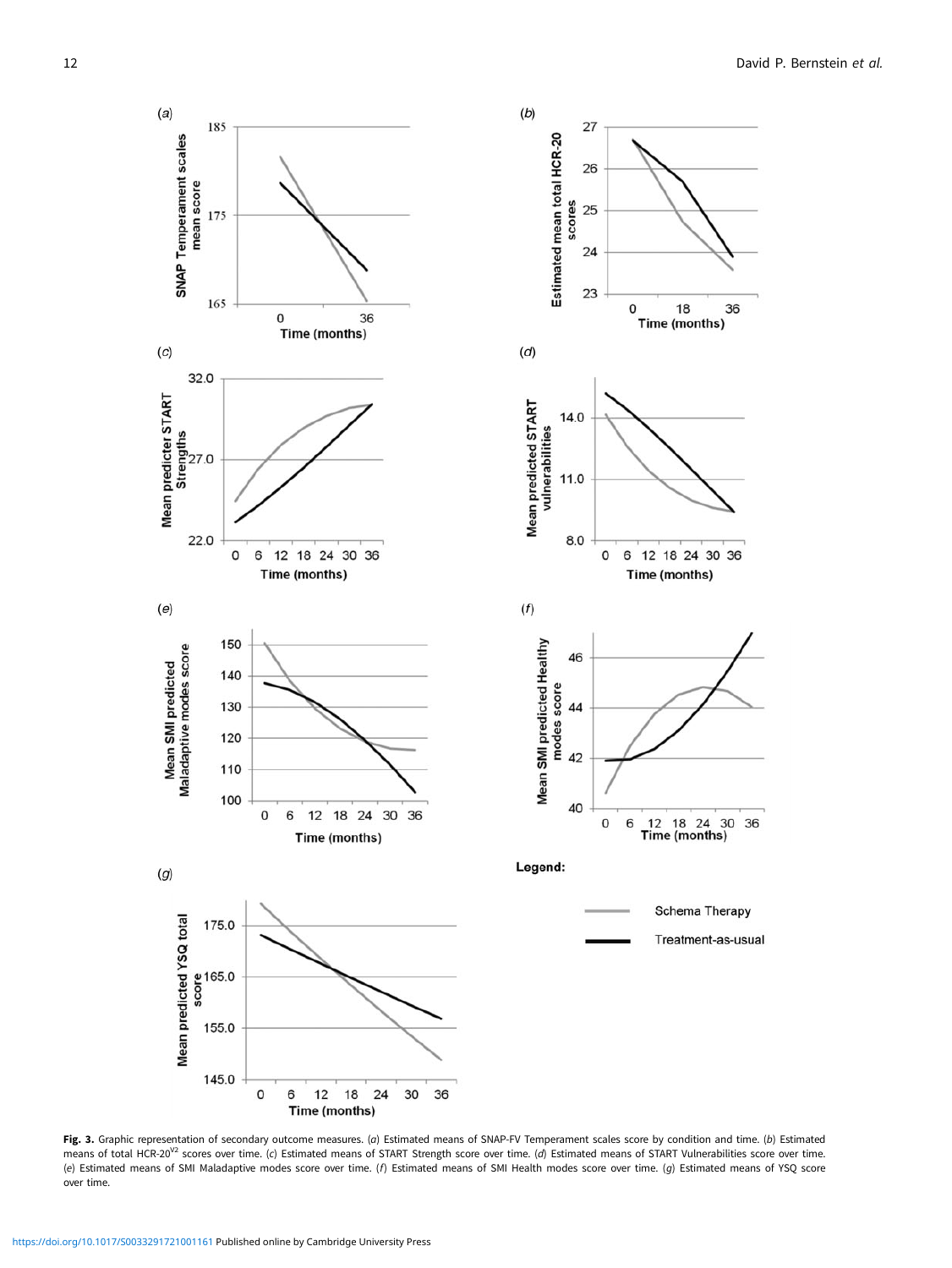<span id="page-12-0"></span>once per week. However, while ST patients received more individual therapy hours than TAU patients, there were no significant differences in the total therapy hours received, combining individual and auxiliary therapies, at any time point, or overall. Nevertheless, we cannot rule out that differences in effectiveness were due to the intensity of the individual therapy. The first step in validating ST was to compare it to high quality, usual TBS practice; the next step is to compare it to another specific, evidence-based treatment for PDs (e.g. Berzins & Trestman, 2004; Ware et al., [2016](#page-14-0)) while equating for individual therapy intensity. We will also augment individual ST with milieu-based ST approaches (van Wijk-Herbrink, Arntz, Broers, Roelofs, & Bernstein, [2019](#page-14-0)), to see if it enhances ST's effectiveness. Further, we did not compare the two conditions on recidivism, because arrests were uncommon during the study. We will examine recidivism at post-treatment follow-up. Finally, for ethical reasons, we did not use a no-treatment control group; thus, some of the improvements in both conditions could have been unrelated to treatment.

Finally, our findings can be most conservatively generalized to forensic hospital settings. We do not know if treatment retention and other outcomes would have differed in outpatient settings or in patients selected for specific diagnoses or offenses. Implementation studies are needed in other settings (e.g. outpatient clinics and prisons); populations (e.g. female offenders, youth offenders); and levels of coercion (e.g. voluntary treatments). Such studies would help in developing indications for treatment and adapting ST to patients with specific characteristics.

## **Conclusions**

Our findings contradict typical notions regarding the treatability of offenders with PD and aggression. Intensive psychotherapy promoted rehabilitation and reduced PD symptoms in these hospitalized patients, with both ST and TAU showing evidence of effectiveness. ST produced more rapid improvements than TAU with modest but consistent advantages across most outcomes. These findings need replication in studies that equate for individual treatment intensity. Recidivism, the ultimate criterion in forensic populations, must also be investigated, before drawing any definite conclusions.

Supplementary material. The supplementary material for this article can be found at [https://doi.org/10.1017/S0033291721001161.](https://doi.org/10.1017/S0033291721001161)

Acknowledgements. The authors wish to express their appreciation to the directors, staff, therapists, and patients of the participating forensic hospitals – Forensic Psychiatric Centers de Rooyse Wissel (Venray and Maastricht locations), van der Hoeven, Oostvaarders, Mesdag, Veldzicht, Kijvelanden, and Forensic Psychiatric Clinic Assen – whose dedication and financial and other support made this project possible. We thank past project coordinators and database managers funded by the EFP – Annette Löbbes, Lieke H.C. Bouts, Lotte C. de Geus, and Jacomina Gerbrandij – and former research assistants Eva de Spa, Ellen de Jonge, Merel van Vliet, Antoine Sint Fiet, Thijs Kanters, and Marloes Hartkoorn.

Financial support. We gratefully acknowledge the financial and other support of the Expertise Center for Forensic Psychiatry (EFP), and its past and current directors and staff; the program 'Quality in Forensic Care' ('Kwaliteit Forensische Zorg'; KFZ); and grant support (D. Bernstein, Principal Investigator) from the Netherlands Ministry of Security and Justice, the 'Scientific Research and Documentation Center' ('Wetenschappelijk Onderzoek en Documentatiecentrum'; WODC), and Maastricht University's Faculty of Psychology and Neuroscience.

have no other financial or other conflicts of interest. None of the other authors have financial or other conflicts of interest. In conducting this study, we have adhered to all pertinent ethical standards for maintaining anonymity and confidentiality, and respecting the rights of our patients.

#### References

- American Psychiatric Association (2000). Diagnostic and statistical manual of mental disorders – text revision (DSM-IV-TR). Washington, DC: American Psychiatric Association. doi:10.1176/appi.books.9780890423349.
- Andrews, D. A., Bonta, J., & Wormith, J. S. (2006). The recent past and near future of risk and/or need assessment. Crime & Delinquency, 52(1), 7-27. doi:10.1177/0011128705281756.
- Andrews, D. A., Zinger, I., Hoge, R. D., Bonta, J., Gendreau, P., & Cullen, F. T. (1990). Does correctional treatment work? A clinically relevant and psychologically informed meta-analysis. Criminology: An interdisciplinary Journal, 28(3), 369–404. doi:10.1111/j.1745-9125.1990.tb01330.x.
- Bamelis, L. L., Evers, S. M., Spinhoven, P., & Arntz, A. (2014). Results of a multicenter randomized controlled trial of the clinical effectiveness of schema therapy for personality disorders. American Journal of Psychiatry, 171(3), 305–322. doi:10.1176/appi.ajp.2013.12040518.
- Bateman, A W, Fonagy, P, & Campbell, C. (2018). Mentalization-based treatment. In W. J. Livesley, & R Larstone (Eds.), Handbook of personality disorders: Theory, research, and treatment (2nd edition, pp. 541–554). The Guilford Press.
- Berke, D. S., Reidy, D., & Zeichner, A. (2018). Masculinity, emotion regulation, and psychopathology: A critical review and integrated model. Clinical Psychology Review, 66, 106–116. doi:10.1016/j.cpr.2018.01.004\$.
- Bernstein, D. P. (2007). Schema therapy integrity scale. Maastricht: Maastricht University.
- Bernstein, D. P., Arntz, A., & Vos, M. D. (2007). Schema focused therapy in forensic settings: Theoretical model and recommendations for best clinical practice. International Journal of Forensic Mental Health, 6(2), 169–183. doi:10.1080/14999013.2007.10471261.
- Bernstein, D. P., Clercx, M., & Keulen-De Vos, M. (2019). Schema therapy in forensic settings. In The Wiley international handbook of correctional psychology (pp. 654–668). Wiley Blackwell. doi:10.1002/9781119139980.ch41.
- Berzins, L. G., & Trestman, R. L. (2004). The development and implementation of dialectical behavior therapy in forensic settings. International Journal of Forensic Mental Health, 3(1), 93–103. doi:10.1080/14999013. 2004.10471199.
- Blackburn, R. (1998). Psychopathy and personality disorder: Implications of interpersonal theory. In D. J. Cooke, A. E. Forth, & R. D. Hare (Eds.), Psychopathy: Theory, research and implications for society (pp. 269–301). Dordrecht: Springer. doi:10.1007/978-94-011-3965-6\_13.
- Blackburn, R., Logan, C., Donnelly, J., & Renwick, S. (2003). Personality disorders, psychopathy and other mental disorders: Co-morbidity among patients at English and Scottish high-security hospitals. The Journal of Forensic Psychiatry & Psychology, 14(1), 111–137. doi:10.1080/1478994031000077925.
- Braithwaite, E., Charette, Y., Crocker, A. G., & Reyes, A. (2010). The predictive validity of clinical ratings of the short-term assessment of risk and treatability (START). International Journal of Forensic Mental Health, 9(4), 271–281. doi:10.1080/14999013.2010.534378.
- Bregman, I. M., & Wartna, B. S. J. (2010). Recidive TBS 1974–2006: Ontwikkelingen in de strafrechtelijke recidive van ex-terbeschikkinggestelden: Een tussenverslag [Recidivism TBS [Forensic hospitals] 1974–2006: Developments in criminal recidivism of ex-forensic patients: An interim report]. Wetenschappelijk Onderzoek en Documentatiecentrum (WODC).
- Chakhssi, F., Bernstein, D., & De Ruiter, C. (2014). Early maladaptive schemas in relation to facets of psychopathy and institutional violence in offenders with personality disorders. Legal and Criminological Psychology, 19(2), 356–372. doi:10.1111/lcrp.12002.
- Chakhssi, F., De Ruiter, C., & Bernstein, D. P. (2013). Early maladaptive cognitive schemas in child sexual offenders compared with sexual offenders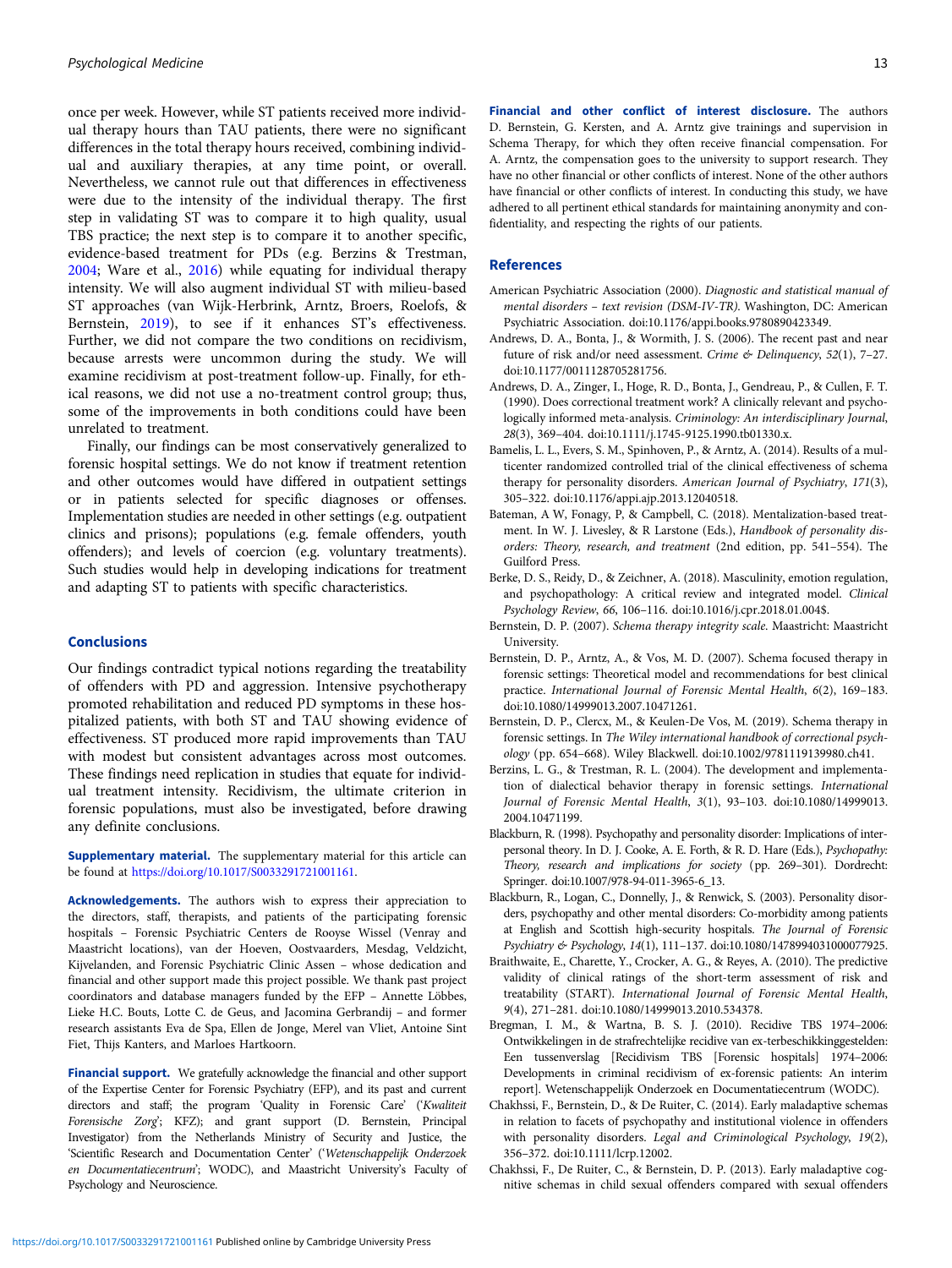<span id="page-13-0"></span>against adults and nonsexual violent offenders: An exploratory study. The Journal of Sexual Medicine, 10(9), 2201–2210. doi:10.1111/jsm.12171.

- Chakhssi, F., Kersten, T., de Ruiter, C., & Bernstein, D. P. (2014). Treating the untreatable: A single case study of a psychopathic inpatient treated with schema therapy. Psychotherapy, 51(3), 447. doi:10.1037/a0035773.
- Clark L.A., & Vanderbleek E. (2017). Schedule for nonadaptive and adaptive personality. In D. Saklofske (Ed.), Encyclopedia of personality and individual differences (2nd edition, pp. 1–4). Cham: Springer. doi:10.1007/ 978-3-319-28099-8\_942-2.
- De Boer, S., Boon, A., De Haan, A., & Vermeiren, R. (2016). Treatment adherence in adolescent psychiatric inpatients with severe disruptive behaviour. Clinical Psychology, 22, 55–62. doi:10.1111/cp.12111.
- DeLisi, M., Hochstetler, A., Higgins, G. E., Beaver, K. M., & Graeve, C. M. (2008). Toward a general theory of criminal justice: Low self-control and offender noncompliance. Criminal Justice Review, 33(2), 141–158. doi:10.1177/0734016808316781.
- Derogatis, L. R., & Unger, R. (2010). Symptom checklist-90-revised. The Corsini Encyclopedia of Psychology, 1–2. doi:10.1037/t01210-000.
- De Vogel, V., & De Ruiter, C. (2006). Structured professional judgment of violence risk in forensic clinical practice: A prospective study into the predictive validity of the Dutch HCR-20. Psychology, Crime & Law, 12(3), 321-336. doi:10.1080/10683160600569029.
- Douglas, K. S., Ogloff, J. R., Nicholls, T. L., & Grant, I. (1999). Assessing risk for violence among psychiatric patients: The HCR-20 violence risk assessment scheme and the psychopathy checklist: Screening version. Journal of Consulting and Clinical Psychology, 67(6), 917. doi:10.1037/0022-006x.67.6.917.
- Douglas, K. S., & Reeves, K. A. (2010). Historical-Clinical-Risk management-20 (HCR-20) violence risk assessment scheme: Rationale, application, and empirical overview. In R. K. Otto, & K. S. Douglas (Eds.), Handbook of violence and risk assessment (pp. 147–186). New York: Taylor & Francis. doi:10.4135/9781412959537.n137.
- D'Silva, K., Duggan, C., & McCarthy, L. (2004). Does treatment really make psychopaths worse? A review of the evidence. Journal of Personality Disorders, 18(2), 163–177. doi:10.1521/pedi.18.2.163.32775.
- First, M. B., Spitzer, R. L., Gibbon, M. (1998). In Patient (Ed.). Structured Clinical Interview for DSM–IV Axis I disordersNew York: Biometrics Research, New York State Psychiatric Institute.
- Giesen-Bloo, J., Van Dyck, R., Spinhoven, P., Van Tilburg, W., Dirksen, C., Van Asselt, T., … Arntz, A. (2006). Outpatient psychotherapy for borderline personality disorder: Randomized trial of schema-focused therapy vs transference-focused psychotherapy. Archives of General Psychiatry, 63(6), 649–658. doi:10.1001/archpsyc.63.6.649.
- Gilbert, F., & Daffern, M. (2011). Illuminating the relationship between personality disorder and violence: Contributions of the general aggression model. Psychology of Violence, 1(3), 230. doi:10.1037/a0024089.
- Hare, R. D. (2003). The hare psychopathy checklist revised. Toronto: Multi-Health Systems. doi:10.1037/t04993-000.
- Hare, R. D., & Hart, S. D. (1993). Psychopathy, mental disorder, and crime. In Mental disorder and crime (pp. 104–115). Newbury Park: Sage. doi:10.1080/ 10683169508409761.
- Hart, S. D., Webster, C. D., & Menzies, R. J. (1993). A note on portraying the accuracy of violence predictions. Law and Human Behavior, 17(6), 695–700. doi:10.1007/bf01044690.
- Hildebrand, M., Hesper, B. L., Spreen, M., & Nijman, H. L. I. (2005). De waarde van gestructureerde risicotaxatie en van de diagnose psychopathie: Een onderzoek naar de betrouwbaarheid en predictieve validiteit van de HCR-20, HKT-30 en PCL-R [The value of structured risk taxation and psychopathy diagnosis: A study into the reliability and predictive validity of the HCR-20, HKT-30 and PCL-R]. Expertisecentrum Forensische Psychiatrie.
- Johnson, J. G., Cohen, P., Smailes, E., Kasen, S., Oldham, J. M., Skodol, A. E., & Brook, J. S. (2000). Adolescent personality disorders associated with violence and criminal behavior during adolescence and early adulthood. American Journal of Psychiatry, 157(9), 1406–1412. doi:10.1176/ appi.ajp.157.9.1406.
- Keulen-de Vos, M., Bernstein, D. P., Clark, L. A., Arntz, A., Lucker, T. P., & de Spa, E. (2011). Patient versus informant reports of personality disorders in forensic patients. The Journal of Forensic Psychiatry & Psychology, 22(1), 52–71. doi:10.1080/14789949.2010.511242.
- Keulen-de Vos, M., Bernstein, D. P., Clark, L. A., de Vogel, V., Bogaerts, S., Slaats, M., & Arntz, A. (2017). Validation of the schema mode concept in personality disordered offenders. Legal and Criminological Psychology, 22(2), 420–441. doi:10.1111/lcrp.12109.
- Keulen-de Vos, M. E., Bernstein, D. P., Vanstipelen, S., de Vogel, V., Lucker, T. P., Slaats, M., … Arntz, A. (2016). Schema modes in criminal and violent behaviour of forensic cluster B PD patients: A retrospective and prospective study. Legal and Criminological Psychology, 21(1), 56–76. doi:10.1111/ lcrp.12047.
- Larsen, R. R., Jalava, J., & Griffiths, S. (2020). Are Psychopathy Checklist (PCL) psychopaths dangerous, untreatable, and without conscience? A systematic review of the empirical evidence. Psychology, Public Policy, and Law, 26(3), 297. doi:10.1037/law0000239.
- Lewis, N., & Lockwood, B. (2019). The Hidden Cost of Incarceration. Retrieved from [https://www.themarshallproject.org/2019/12/17/the-hidden-cost-of](https://www.themarshallproject.org/2019/12/17/the-hidden-cost-of-incarceration)[incarceration.](https://www.themarshallproject.org/2019/12/17/the-hidden-cost-of-incarceration)
- Lindsay, W. R., Hogue, T., Taylor, J. L., Mooney, P., Steptoe, L., Johnston, S., … Smith, A. H. (2006). Two studies on the prevalence and validity of personality disorder in three forensic intellectual disability samples. The Journal of Forensic Psychiatry & Psychology, 17(3), 485–506. doi:10.1080/ 14789940600821719.
- Linehan, M. M., Comtois, K. A., Murray, A. M., Brown, M. Z., Gallop, R. J., Heard, H. L., … Lindenboim, N. (2006). Two-year randomized controlled trial and follow-up of dialectical behavior therapy vs therapy by experts for suicidal behaviors and borderline personality disorder. Archives of General Psychiatry, 63(7), 757–766. https://doi.org/10.1001/archpsyc.63.7.757.
- Lobbestael, J., van Vreeswijk, M., Spinhoven, P., Schouten, E., & Arntz, A. (2010). Reliability and validity of the short schema mode inventory (SMI). Behavioural and Cognitive Psychotherapy, 38(4), 437–458. doi:10.1017/s1352465810000226.
- Malouf, E. T., Schaefer, K. E., Witt, E. A., Moore, K. E., Stuewig, J., & Tangney, J. P. (2014). The brief self-control scale predicts jail inmates' recidivism, substance dependence, and post-release adjustment. Personality and Social Psychology Bulletin, 40(3), 334–347. doi:10.1177/0146167213511666.
- Melley, A. H., Oltmanns, T. F., & Turkheimer, E. (2002). The schedule for nonadaptive and adaptive personality (SNAP) temporal stability and predictive validity of the diagnostic scales. Assessment, 9(2), 181–187. doi:10.1177/10791102009002009.
- Moulden, H. M., Mamak, M., & Chaimowitz, G. (2020). A preliminary evaluation of the effectiveness of dialectical behaviour therapy in a forensic psychiatric setting. Criminal Behaviour and Mental Health, 30(2-3), 141–150. doi:10.1002/cbm.2158.
- Nadort, M., Arntz, A., Smit, J. H., Giesen-Bloo, J., Eikelenboom, M., Spinhoven, P., … van Dyck, R. (2009). Implementation of outpatient schema therapy for borderline personality disorder with versus without crisis support by the therapist outside office hours: A randomized trial. Behaviour Research and Therapy, 47(11), 961–973. doi:10.1016/ j.brat.2009.07.013.
- Nijman, H., Cima, M., & Merckelbach, H. (2003). Nature and antecedents of psychotic patients' crimes. The Journal of Forensic Psychiatry, 14(3), 542– 553. doi:10.1080/1478994031000152754.
- Papalia, N., Spivak, B., Daffern, M., & Ogloff, J. R. (2019). A meta-analytic review of the efficacy of psychological treatments for violent offenders in correctional and forensic mental health settings. Clinical Psychology: Science and Practice, 26(2), e12282. doi:10.1111/cpsp.12282.
- Parhar, K. K., Wormith, J. S., Derkzen, D. M., & Beauregard, A. M. (2008). Offender coercion in treatment: A meta-analysis of effectiveness. Criminal Justice and Behavior, 35(9), 1109–1135. doi:10.1177/0093854808320169.
- Pfohl, B., Blum, N., & Zimmerman, M. (1997). Structured interview for DSM-IV personality: SIDP-IV. Washington: American Psychiatric Publishing.
- Rice, M. E., Harris, G. T., & Cormier, C. A. (1992). An evaluation of a maximum security therapeutic community for psychopaths and other mentally disordered offenders. Law and Human Behavior, 16(4), 399–412. doi:10.1007/BF02352266.
- Ross, J., Quayle, E., Newman, E., & Tansey, L. (2013). The impact of psychological therapies on violent behaviour in clinical and forensic settings: A systematic review. Aggression and Violent Behavior, 18(6), 761–773. doi:10.1016/j.avb.2013.09.001.